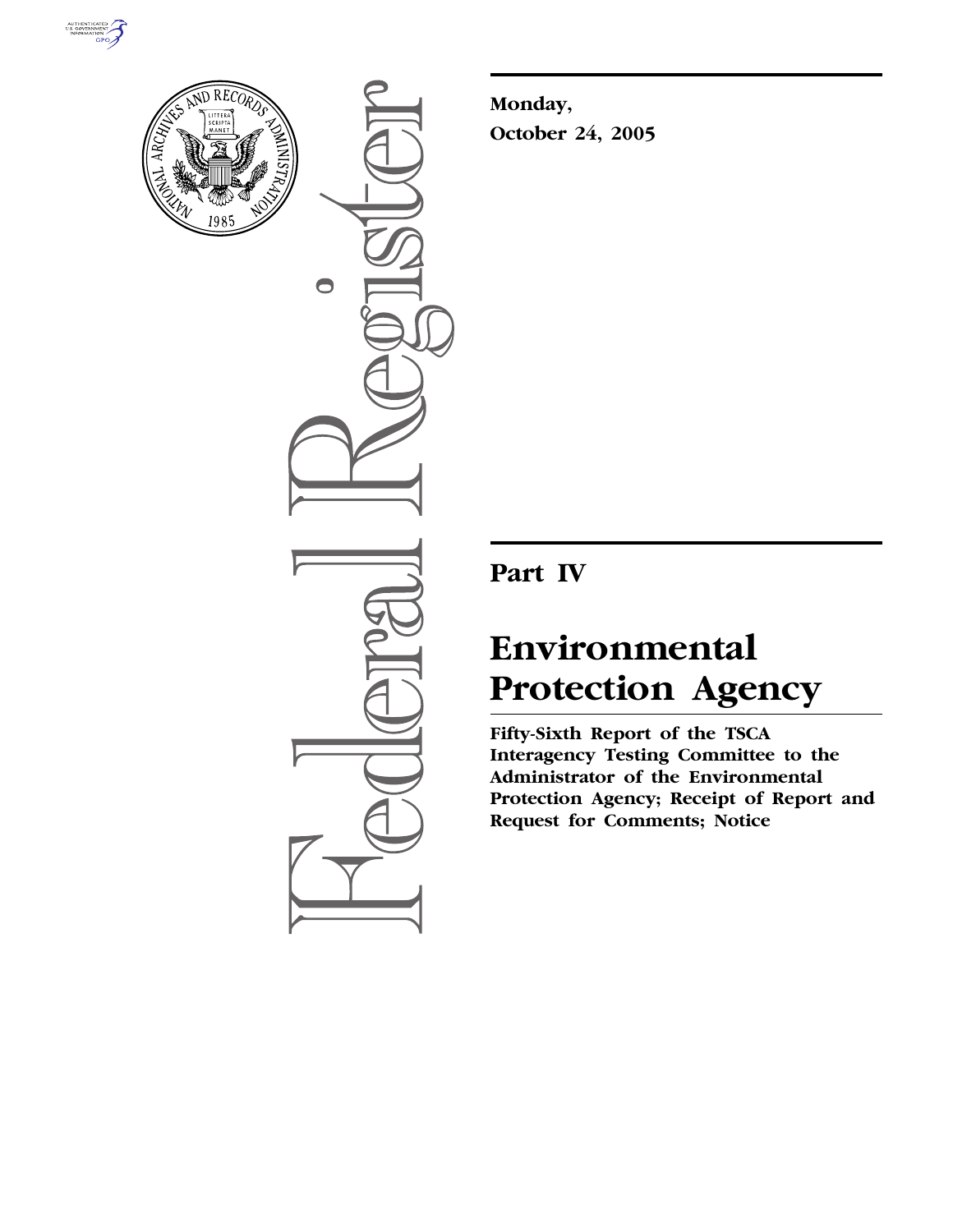# **ENVIRONMENTAL PROTECTION AGENCY**

**[OPPT–2005–0039; FRL–7739–9]** 

#### **Fifty-Sixth Report of the TSCA Interagency Testing Committee to the Administrator of the Environmental Protection Agency; Receipt of Report and Request for Comments**

**AGENCY:** Environmental Protection Agency (EPA).

**ACTION:** Notice.

**SUMMARY:** The Toxic Substances Control Act (TSCA) Interagency Testing Committee (ITC) transmitted its 56th ITC Report to the Administrator of EPA on September 15, 2005. In the 56th ITC Report, which is included with this notice, the ITC is revising the TSCA section 4(e) *Priority Testing List* by adding 5 High Production Volume (HPV) orphan chemicals and 2 tungsten compounds and removing 28 HPV orphan chemicals, 3 pyridinamine compounds, 6 indium compounds, and 6 vanadium compounds. The ITC is requesting that EPA add the 5 HPV orphan chemicals and 2 tungsten compounds to the TSCA section 8(a) Preliminary Assessment Information Reporting (PAIR) rule and the 5 HPV orphan chemicals to the TSCA section 8(d) Health and Safety Data Reporting (HaSDR) rule. To facilitate the efforts of EPA, other Federal and State agencies, interested stakeholders, and members of the public in obtaining basic health effects and environmental data on HPV chemicals, the ITC conducted a December 2004 Data-Availability Study of 235 substances that were HPV chemicals in the 1998 and 2002 Inventory Update Rules (IURs), but not in the 1990 or 1994 IURs. The study is discussed and the list of 235 substances is appended to this 56<sup>th</sup> ITC Report.

**DATES:** Comments must be received on or before November 23, 2005.

**ADDRESSES:** Comments, identified by docket identification (ID) number OPPT–2005–0039, may be submitted electronically, by mail, or through hand delivery/courier. Follow the detailed instructions as provided in Unit I. of the **SUPPLEMENTARY INFORMATION**.

**FOR FURTHER INFORMATION CONTACT:**  Colby Lintner, Regulatory Coordinator, Environmental Assistance Division (7408M), Office of Pollution Prevention and Toxics, Environmental Protection Agency, 1200 Pennsylvania Ave., NW., Washington, DC 20460–0001; telephone number: (202) 554–1404; e-mail address: *TSCA-Hotline@epa.gov*.

**SUPPLEMENTARY INFORMATION:** 

#### **I. General Information**

#### *A. Does this Action Apply to Me?*

This notice is directed to the public in general. It may, however, be of particular interest to you if you manufacture (defined by statute to include import) and/or process TSCAcovered chemicals and you may be identified by the North American Industrial Classification System (NAICS) codes 325 and 32411. Because this notice is directed to the general public and other entities may also be interested, the Agency has not attempted to describe all the specific entities that may be interested in this action. If you have any questions regarding the applicability of this action to a particular entity, consult the person listed under **FOR FURTHER INFORMATION CONTACT**.

#### *B. How Can I Get Copies of this Document and Other Related Information?*

1. *Docket*. EPA has established an official public docket for this action under docket ID number OPPT–2005– 0039. The official public docket consists of the documents specifically referenced in this action, any public comments received, and other information related to this action. Although a part of the official docket, the public docket does not include Confidential Business Information (CBI) or other information whose disclosure is restricted by statute. The official public docket is the collection of materials that is available for public viewing at the EPA Docket Center, Rm. B102-Reading Room, EPA West, 1301 Constitution Ave., NW., Washington, DC. The EPA Docket Center is open from 8:30 a.m. to 4:30 p.m., Monday through Friday, excluding legal holidays. The EPA Docket Center Reading Room telephone number is (202) 566–1744 and the telephone number for the OPPT Docket, which is located in EPA Docket Center, is (202) 566–0280.

2. *Electronic access*. You may access this **Federal Register** document electronically through the EPA Internet under the ''**Federal Register**'' listings at *http://www.epa.gov/fedrgstr/*.You may also access additional information about the ITC at *http://www.epa.gov/opptintr/ itc* or through the web site for the Office of Prevention, Pesticides and Toxic Substances (OPPTS) at *http:// www.epa.gov/opptsfrs/home/ opptsim.htm/*.

An electronic version of the public docket is available through EPA's electronic public docket and comment system, EPA Dockets. You may use EPA Dockets at *http://www.epa.gov/edocket/* 

to submit or view public comments, access the index listing of the contents of the official public docket, and to access those documents in the public docket that are available electronically. Although not all docket materials may be available electronically, you may still access any of the publicly available docket materials through the docket facility identified in Unit I.B.1. Once in the system, select ''search,'' then key in the appropriate docket ID number.

Certain types of information will not be placed in the EPA Dockets. Information claimed as CBI and other information whose disclosure is restricted by statute, which is not included in the official public docket, will not be available for public viewing in EPA's electronic public docket. EPA's policy is that copyrighted material will not be placed in EPA's electronic public docket but will be available only in printed, paper form in the official public docket. To the extent feasible, publicly available docket materials will be made available in EPA's electronic public docket. When a document is selected from the index list in EPA Dockets, the system will identify whether the document is available for viewing in EPA's electronic public docket. Although not all docket materials may be available electronically, you may still access any of the publicly available docket materials through the docket facility identified in Unit I.B.1. EPA intends to work towards providing electronic access to all of the publicly available docket materials through EPA's electronic public docket.

For public commenters, it is important to note that EPA's policy is that public comments, whether submitted electronically or in paper, will be made available for public viewing in EPA's electronic public docket as EPA receives them and without change, unless the comment contains copyrighted material, CBI, or other information whose disclosure is restricted by statute. When EPA identifies a comment containing copyrighted material, EPA will provide a reference to that material in the version of the comment that is placed in EPA's electronic public docket. The entire printed comment, including the copyrighted material, will be available in the public docket.

Public comments submitted on computer disks that are mailed or delivered to the docket will be transferred to EPA's electronic public docket. Public comments that are mailed or delivered to the docket will be scanned and placed in EPA's electronic public docket. Where practical, physical objects will be photographed, and the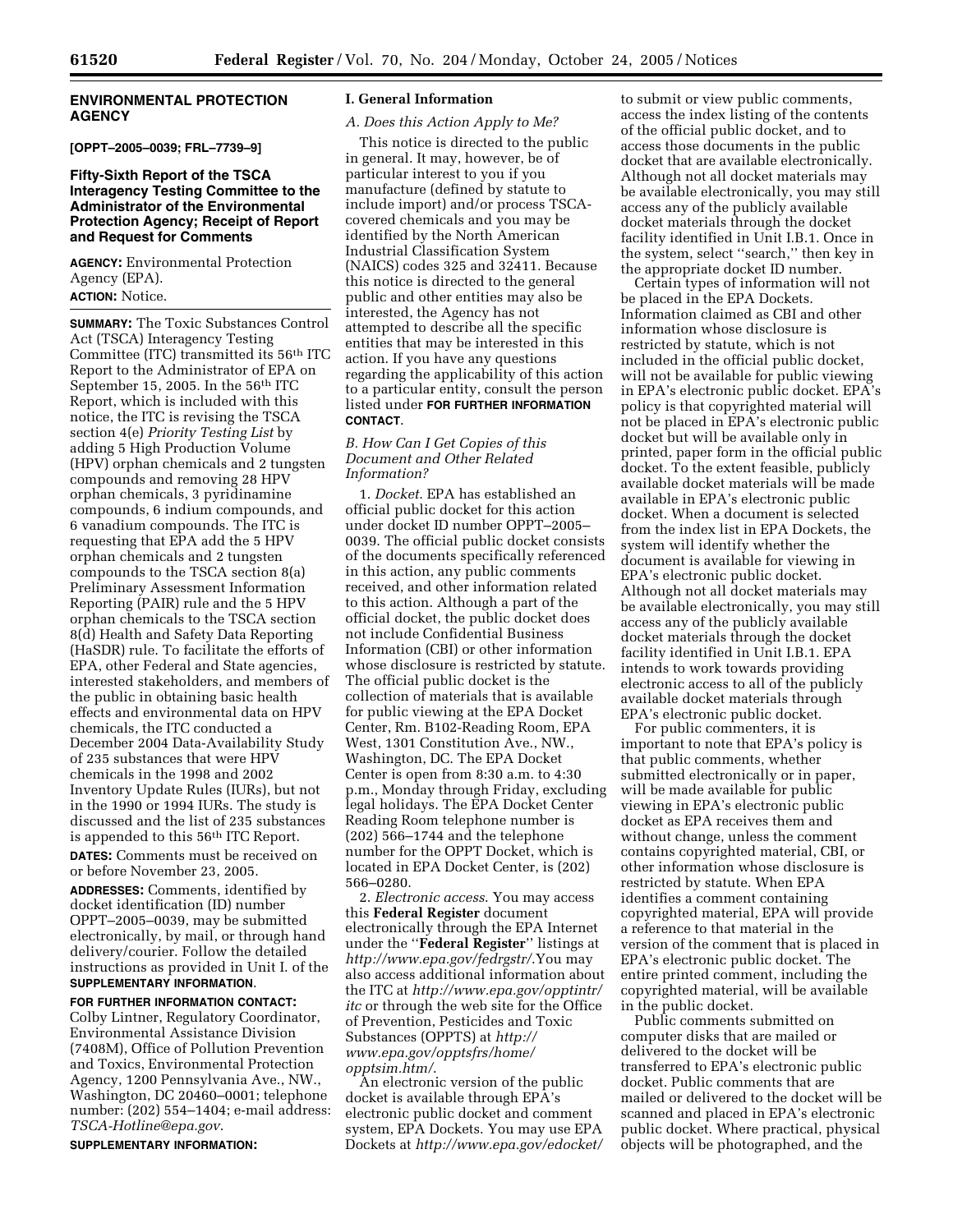photograph will be placed in EPA's electronic public docket along with a brief description written by the docket staff.

# *C. How and to Whom Do I Submit Comments?*

You may submit comments electronically, by mail, or through hand delivery/courier. To ensure proper receipt by EPA, identify the appropriate docket ID number in the subject line on the first page of your comment. Please ensure that your comments are submitted within the specified comment period. Comments received after the close of the comment period will be marked ''late.'' EPA is not required to consider these late comments. If you wish to submit CBI or information that is otherwise protected by statute, please follow the instructions in Unit I.D. Do not use EPA Dockets or e-mail to submit CBI or information protected by statute.

1. *Electronically*. If you submit an electronic comment as prescribed in this unit, EPA recommends that you include your name, mailing address, and an email address or other contact information in the body of your comment. Also include this contact information on the outside of any disk or CD ROM you submit, and in any cover letter accompanying the disk or CD ROM. This ensures that you can be identified as the submitter of the comment and allows EPA to contact you in case EPA cannot read your comment due to technical difficulties or needs further information on the substance of your comment. EPA's policy is that EPA will not edit your comment, and any identifying or contact information provided in the body of a comment will be included as part of the comment that is placed in the official public docket, and made available in EPA's electronic public docket. If EPA cannot read your comment due to technical difficulties and cannot contact you for clarification, EPA may not be able to consider your comment.

i. *EPA Dockets*. Your use of EPA's electronic public docket to submit comments to EPA electronically is EPA's preferred method for receiving comments. Go directly to EPA Dockets at *http://www.epa.gov/edocket/*, and follow the online instructions for submitting comments. Once in the system, select ''search,'' and then key in docket ID number OPPT–2005–0039. The system is an ''anonymous access'' system, which means EPA will not know your identity, e-mail address, or other contact information unless you provide it in the body of your comment.

ii. *E-mail*. Comments may be sent by e-mail to *oppt.ncic@epa.gov*, Attention:

Docket ID Number OPPT–2005–0039. In contrast to EPA's electronic public docket, EPA's e-mail system is not an ''anonymous access'' system. If you send an e-mail comment directly to the docket without going through EPA's electronic public docket, EPA's e-mail system automatically captures your email address. E-mail addresses that are automatically captured by EPA's e-mail system are included as part of the comment that is placed in the official public docket, and made available in EPA's electronic public docket.

iii. *Disk or CD ROM*. You may submit comments on a disk or CD ROM that you mail to the mailing address identified in Unit I.C.2. These electronic submissions will be accepted in WordPerfect or ASCII file format. Avoid the use of special characters and any form of encryption.

2. *By mail*. Send your comments to: Document Control Office (7407M), Office of Pollution Prevention and Toxics (OPPT), Environmental Protection Agency, 1200 Pennsylvania Ave., NW., Washington, DC 20460– 0001.

3. *By hand delivery or courier*. Deliver your comments to: OPPT Document Control Office (DCO), EPA East Bldg., Rm. 6428, 1201 Constitution Ave., NW., Washington, DC. Attention: Docket ID Number OPPT–2005–0039. The DCO is open from 8 a.m. to 4 p.m., Monday through Friday, excluding legal holidays. The telephone number for the DCO is (202) 564–8930.

#### *D. How Should I Submit CBI to the Agency?*

Do not submit information that you consider to be CBI electronically through EPA's electronic public docket or by e-mail. You may claim information that you submit to EPA as CBI by marking any part or all of that information as CBI (if you submit CBI on disk or CD ROM, mark the outside of the disk or CD ROM as CBI and then identify electronically within the disk or CD ROM the specific information that is CBI). Information so marked will not be disclosed except in accordance with procedures set forth in 40 CFR part 2.

In addition to one complete version of the comment that includes any information claimed as CBI, a copy of the comment that does not contain the information claimed as CBI must be submitted for inclusion in the public docket and EPA's electronic public docket. If you submit the copy that does not contain CBI on disk or CD ROM, mark the outside of the disk or CD ROM clearly that it does not contain CBI. Information not marked as CBI will be included in the public docket and EPA's electronic public docket without prior notice. If you have any questions about CBI or the procedures for claiming CBI, please consult the person listed under **FOR FURTHER INFORMATION CONTACT**.

## *E. What Should I Consider as I Prepare My Comments for EPA?*

We invite you to provide your views and comments on the 56th ITC Report. You may find the following suggestions helpful for preparing your comments:

1. Explain your views as clearly as possible.

2. Describe any assumptions that you used.

3. Provide copies of any technical information and/or data you used that support your views.

4. Provide specific examples to illustrate your concerns.

5. Make sure to submit your comments by the deadline in this notice.

6. To ensure proper receipt by EPA, be sure to identify the docket ID number assigned to this action in the subject line on the first page of your response. You may also provide the name, date, and **Federal Register** citation.

#### **II. Background**

The Toxic Substances Control Act (TSCA) (15 U.S.C. 2601 *et seq*.) authorizes the Administrator of EPA to promulgate regulations under TSCA section 4(a) requiring testing of chemicals and chemical groups in order to develop data relevant to determining the risks that such chemicals and chemical groups may present to health or the environment. Section 4(e) of TSCA established the ITC to recommend chemicals and chemical groups to the Administrator of EPA for priority testing consideration. Section 4(e) of TSCA directs the ITC to revise the TSCA section 4(e) *Priority Testing*  List at least every 6 months.

#### **List of Subjects**

Environmental protection, Chemicals, Hazardous substances.

Dated: October 14, 2005.

#### **Wendy C. Hamnett,**

*Acting Director, Office of Pollution Prevention and Toxics.* 

#### **Fifty-Sixth Report of the TSCA Interagency Testing Committee to the Administrator, U.S. Environmental Protection Agency**

Table of Contents

Summary

I. Background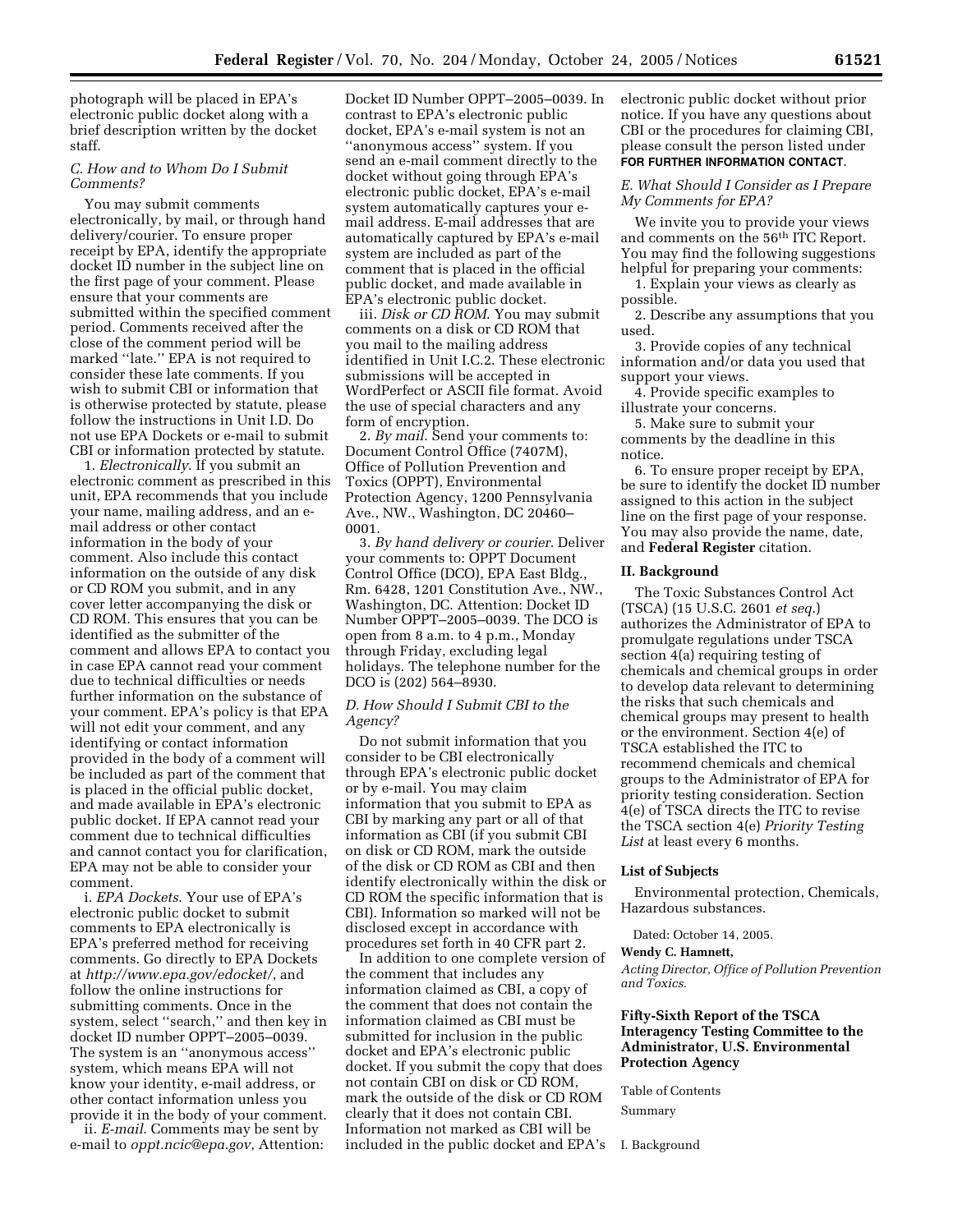- II. TSCA Section 8 Reporting
- A. TSCA Section 8 Reporting Rules B. ITC's Use of TSCA Section 8 and Other Information
- C. Previous Requests to Add Chemicals to the TSCA Section 8(a) PAIR and Section 8(d) HaSDR Rules
- D. New Requests to Add Chemicals to the TSCA Section 8(a) PAIR and Section 8(d) HaSDR Rules
- III. ITC's Activities During this Reporting Period (December 2004 to August 2005)
- A. Status of HPV Challenge Program Orphan Chemicals
- B. Data-Availability Study for HPV Chemicals in the 1998 and 2002 IURs, But Not in the 1990 or 1994 IURs
- C. Status of Requests for Data on Vanadium Compounds in Surface Impoundments
- IV. Revisions to the TSCA Section 4(e) *Priority Testing List*
- A. Chemicals Added to the *Priority Testing List*
- 1. HPV orphan chemicals.
- 2. Tungsten compounds.
- B. Chemicals Removed from the *Priority Testing List*
- 1. HPV orphan chemicals.
- 2. Pyridinamine compounds.
- 3. Indium compounds.
- 4. Vanadium compounds. V. References
- 
- VI. The TSCA Interagency Testing Committee

#### Appendices

- A—Chemical Abstracts Service Registry Number (CAS No.) and TSCA Inventory Names of HPV Orphan Chemicals that the ITC is Requesting EPA Add to TSCA Section 8(a) and 8(d) Rules
- B—Chemical Abstracts Service Registry Number (CAS No.) and TSCA Inventory Names of HPV Chemicals in the 1998 and 2002 IURs, But Not in the 1990 or 1994 IURs

# **SUMMARY**

The ITC is revising the Toxic Substances Control Act (TSCA) section 4(e) *Priority Testing List* by adding 5 High Production Volume (HPV) orphan chemicals and 2 tungsten compounds and removing 28 HPV orphan

chemicals, 3 pyridinamine compounds, 6 indium compounds, and 6 vanadium compounds. The ITC is requesting that EPA add the 5 HPV orphan chemicals and 2 tungsten compounds to the TSCA section 8(a) Preliminary Assessment Information Reporting (PAIR) rule and the 5 HPV orphan chemicals to the TSCA section 8(d) Health and Safety Data Reporting (HaSDR) rule. To facilitate the efforts of EPA, other Federal and State agencies, interested stakeholders and members of the public in obtaining basic health effects and environmental data on HPV chemicals, the ITC conducted a December 2004 data-availability study of 235 substances that were HPV chemicals in the 1998 and 2002 Inventory Update Rules (IURs), but not in the 1990 or 1994 IURs. The study is discussed and the list of 235 substances is appended to this  $56<sup>th</sup>$ ITC Report.

The TSCA section 4(e) *Priority Testing List* is Table 1 of this section.

## TABLE 1.—TSCA SECTION 4(E) PRIORITY TESTING LIST (AUGUST 2005)

| <b>ITC</b> report | Date          | Chemical name/group                                            | Action      |
|-------------------|---------------|----------------------------------------------------------------|-------------|
| 31                | January 1993  | 13 Chemicals with insufficient dermal absorption rate<br>data  | Designated  |
| 32                | May 1993      | 16 Chemicals with insufficient dermal absorption rate<br>data  | Designated  |
| 35                | November 1994 | 4 Chemicals with insufficient dermal absorption rate<br>data   | Designated  |
| 37                | November 1995 | 4-tert-Butylphenol and Branched nonylphenol<br>(mixed isomers) | Recommended |
| 41                | November 1997 | Phenol, 4-(1,1,3,3-tetramethylbutyl)-                          | Recommended |
| 47                | November 2000 | 3 Indium compounds                                             | Recommended |
| 51                | November 2002 | 12 Vanadium compounds                                          | Recommended |
| 53                | November 2003 | 20 Tungsten compounds                                          | Recommended |
| 55                | December 2004 | 246 HPV orphan chemicals                                       | Recommended |
| 56                | August 2005   | 5 HPV orphan chemicals<br>2 Tungsten compounds                 | Recommended |

#### **I. Background**

The ITC was established by section 4(e) of TSCA ''to make recommendations to the Administrator respecting the chemical substances and mixtures to which the Administrator should give priority consideration for the promulgation of rules for testing under section 4(a).... At least every six months ..., the Committee shall make such revisions to the *Priority Testing List* as it determines to be necessary and transmit them to the Administrator together with the Committee's reasons

for the revisions'' (Public Law 94–469, 90 Stat. 2003 *et seq*., 15 U.S.C. 2601 *et seq*.). ITC reports are available from the ITC's web site (*http://www.epa.gov/ opptintr/itc*) within a few days of submission to the Administrator and from the EPA's web site (*http:// www.epa.gov/fedrgstr*) after publication in the **Federal Register**. The ITC produces its revisions to the *Priority Testing List* with administrative and technical support from the ITC staff, ITC members and their U.S. Government organizations, and contract support

provided by EPA. ITC members and staff are listed at the end of this report.

#### **II. TSCA Section 8 Reporting**

#### *A. TSCA Section 8 Reporting Rules*

Following receipt of the ITC's report (and the revised *Priority Testing List*) by the EPA Administrator, the EPA's Office of Pollution Prevention and Toxics (OPPT) may add the chemicals from the revised *Priority Testing List* to the TSCA section 8(a) PAIR or TSCA section 8(d) HaSDR rules. The PAIR rule requires manufacturers (including importers) of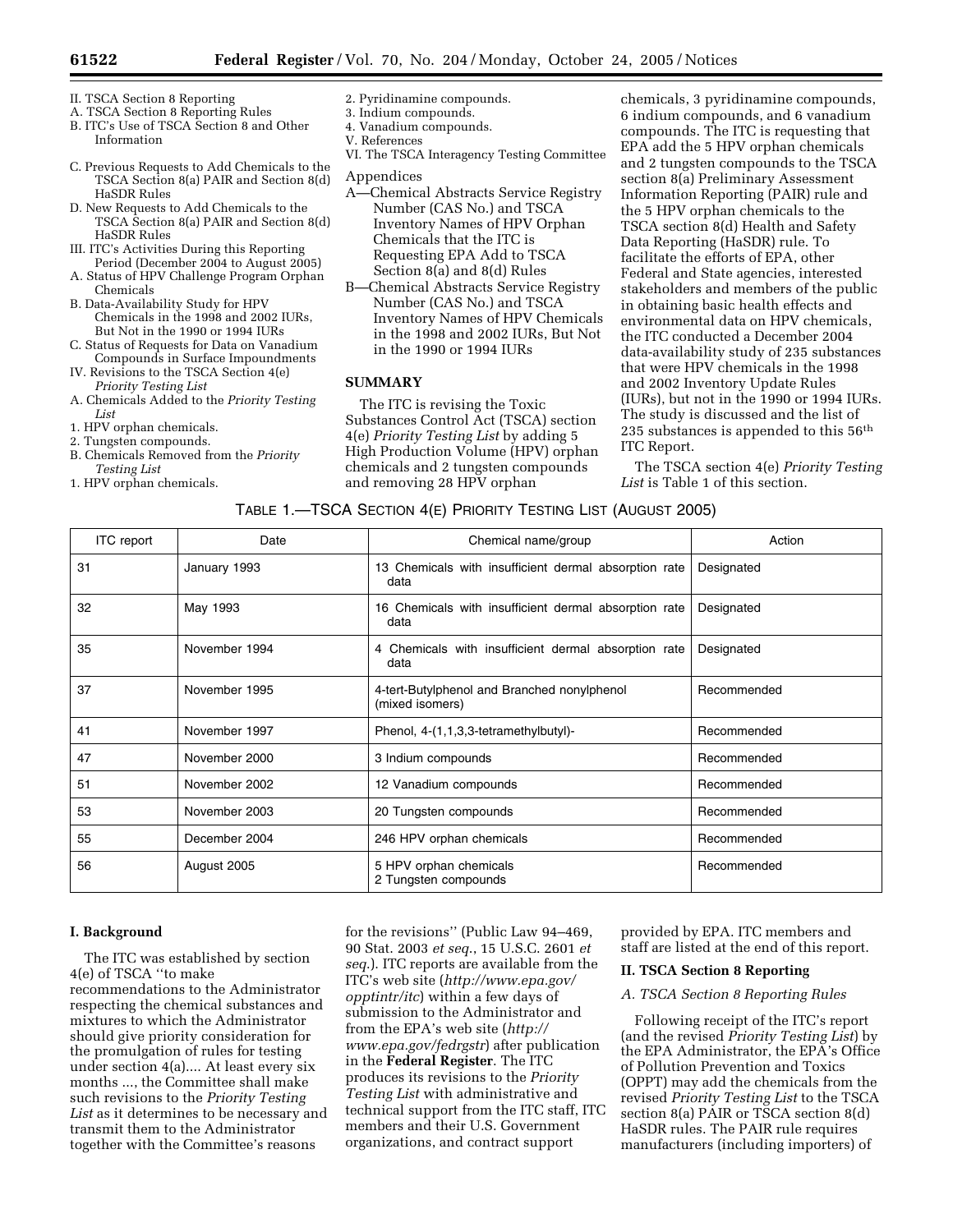chemicals added to the *Priority Testing List* to submit production and exposure reports (*http://www.epa.gov/opptintr/ chemtest/pairform.pdf*). The HaSDR rule requires manufacturers (including importers) of chemicals added to the *Priority Testing List* to submit unpublished health and safety studies under TSCA section 8(d) that must be in compliance with the revised HaSDR rule (Ref. 1). All submissions to both rules must be received by the EPA within 90 days of the reporting rules' *Federal Register* publication date, i.e., 60 days from the reporting rules' effective date, because 30 days are allowed for public comment.

#### *B. ITC's Use of TSCA Section 8 and Other Information*

The ITC's use of TSCA section 8 and other information is described in the 52nd ITC Report (*http://www.epa.gov/ opptintr/itc/rptmain.htm*).

#### *C. Previous Requests to Add Chemicals to the TSCA Section 8(a) PAIR and Section 8(d) HaSDR Rules*

In its December 8, 2004, 55th ITC Report to the EPA Administrator, the ITC added 276 HPV Challenge Program Orphan chemicals to the *Priority Testing List*, and requested that EPA add them to TSCA section 8(a) PAIR and 8(d) HaSDR rules. HPV Challenge Program chemicals are those with U.S. annual production or importation volumes of 1 million pounds or more reported to EPA in the 1990 IUR (*http://www.epa.gov/ opptintr/chemrtk/hpv*\_*1990.htm*) supplemented with additional HPV chemicals from the 1994 IUR (*http:// www.epa.gov/opptintr/chemrtk/ hpv*\_*1994.htm*). HPV orphan chemicals are those for which companies have not made commitments under the EPA's HPV Challenge Program to prepare Robust Summaries, sponsor testing, etc.

On February 11, 2005, the 55th ITC Report was published in the **Federal Register** and included 270 HPV orphan chemicals (Ref 2). The smaller number of HPV orphan chemicals (270) in the **Federal Register** version of the 55th ITC Report was attributed to new commitments for 6 HPV orphan chemicals made by companies under the HPV Challenge Program.

As noted in section IV.B.1., commitments for 2 of the 6 HPV orphan chemicals, ethanol, 2-methoxy- (Chemical Abstracts Service Registry Number (CAS No.) 109–86–4) and tetradecane (CAS No. 629–59–4) were transferred to the International Council of Chemical Association (ICCA) HPV Initiative. As a result, these 2 HPV orphan chemicals will not be added to TSCA section 8(a) PAIR and 8(d) HaSDR rules and are not included in Appendix A.

However, 4 of the 6 HPV orphan chemicals that were not included in the February 11, 2005 **Federal Register**  notice are being retained on the December 8, 2004 *Priority Testing List*  and added back to the February 11, 2005 *Priority Testing List* because these new commitments were received by EPA after December 8, 2004 (Table 2 of this section).

TABLE 2.—HPV ORPHAN CHEMICALS BEING RETAINED ON THE DECEMBER 8, 2004 PRIORITY TESTING LIST AND ADDED BACK TO THE FEBRUARY 11, 2005 PRIORITY TESTING LIST

| CAS No.    | HPV orphan chemical                           |
|------------|-----------------------------------------------|
| 78–42–2    | Phosphoric acid, tris(2-<br>ethylhexyl) ester |
| 12645-31-7 | Phosphoric acid, 2-<br>ethylhexyl ester       |
| 68511-40-0 | 1-Propanamine, 3-<br>(tridecyloxy)-, branched |
| 68553-14-0 | Hydrocarbons, C8-11                           |

In addition, there are 4 HPV orphan chemicals that are being retained on the December 8, 2004 and February 11, 2005 *Priority Testing List* because these new commitments were also received by EPA after December 8, 2004 (Table 3 of this section).

# TABLE 3.—HPV ORPHAN CHEMICALS BEING RETAINED ON THE DECEMBER 8, 2004 AND FEBRUARY 11, 2005 PRIORITY TESTING LIST

| CAS No.        | HPV orphan chemical                                              |  |
|----------------|------------------------------------------------------------------|--|
| $140 - 08 - 9$ | Ethanol, 2-chloro-,<br>phosphite (3:1)                           |  |
| 25586-42-9     | Phosphorous acid,<br>tris(methylphenyl) ester                    |  |
| 68953-70-8     | Oxirane, reaction products<br>with ammonia, distn. res-<br>idues |  |
| 70024-67-8     | Benzenesulfonic acid, C1-<br>24-alkyl derives.                   |  |

The commitments for the 8 HPV orphan chemicals in Tables 2 and 3 of this section are being treated as new commitments in accordance with EPA's Policy Regarding Acceptance of New Commitments to Sponsor Chemicals under the HPV Challenge Program. The June 27, 2005 policy is described in *http://www.epa.gov/chemrtk/ hpvpolcy.htm* and outlines a process by which EPA continues to encourage

commitments from U.S. manufacturers and importers of HPV chemicals and defines specific timelines for submitting test plans and robust summaries.

At this time, the 8 HPV orphan chemicals in Tables 2 and 3 of this section will not be added to TSCA section 8(a) PAIR and 8(d) HaSDR rules and are not included in Appendix A. However, maintaining these 8 HPV orphan chemicals on the *Priority Testing List* will ensure that recourse to future TSCA 8(a) and 8(d) rules can address those chemicals for which commitments are not met according to the June 27, 2005 policy.

# *D. New Requests to Add Chemicals to the TSCA Section 8(a) PAIR and Section 8(d) HaSDR Rules*

In this report, the ITC is requesting that EPA add the 5 HPV orphan chemicals discussed in section IV.A.1. to the TSCA section 8(a) PAIR and section 8(d) HaSDR rules. The ITC requests that tungsten oxides,  $W_{10}O_{29}$ (CAS No. 12037–58–0) and  $W_{18}O_{49}$ (CAS No. 12037–57–9), be added to a different TSCA section 8(a) PAIR rule than the HPV orphan chemicals.

#### **III. ITC's Activities During this Reporting Period (December 2004 to August 2005)**

## *A. Status of HPV Challenge Program Orphan Chemicals*

During this reporting period, the ITC Director met with EPA to discuss the EPA Policy Regarding Acceptance of New Commitments to Sponsor Chemicals under the HPV Challenge Program (*http://www.epa.gov/chemrtk/ hpvpolcy.htm*). Under this Policy, EPA will accept new commitments for the 243 HPV orphan chemicals listed in Appendix A. Appendix A includes the 5 HPV orphan chemicals discussed in section IV.A.1., but not the 2 HPV orphan chemicals transferred to the ICCA HPV Initiative, the 8 HPV orphan chemicals in Tables 2 and 3, and the 28 HPV orphan chemicals discussed in section IV.B.1. EPA will accept new commitments from the date the ITC submitted its 55th ITC Report to the EPA Administrator (i.e., December 8, 2004) until 14 days following publication of the TSCA section 8(a) PAIR and 8(d) HaSDR rules for the 243 HPV orphan chemicals listed in Appendix A. HPV orphan chemicals for which new commitments are accepted based on EPA's policy will either not be included in or will be removed from the 8(a) PAIR and 8(d) HaSDR rules prior to their effective dates.

In contrast to Appendix A, the *Priority Testing List* from the 55th ITC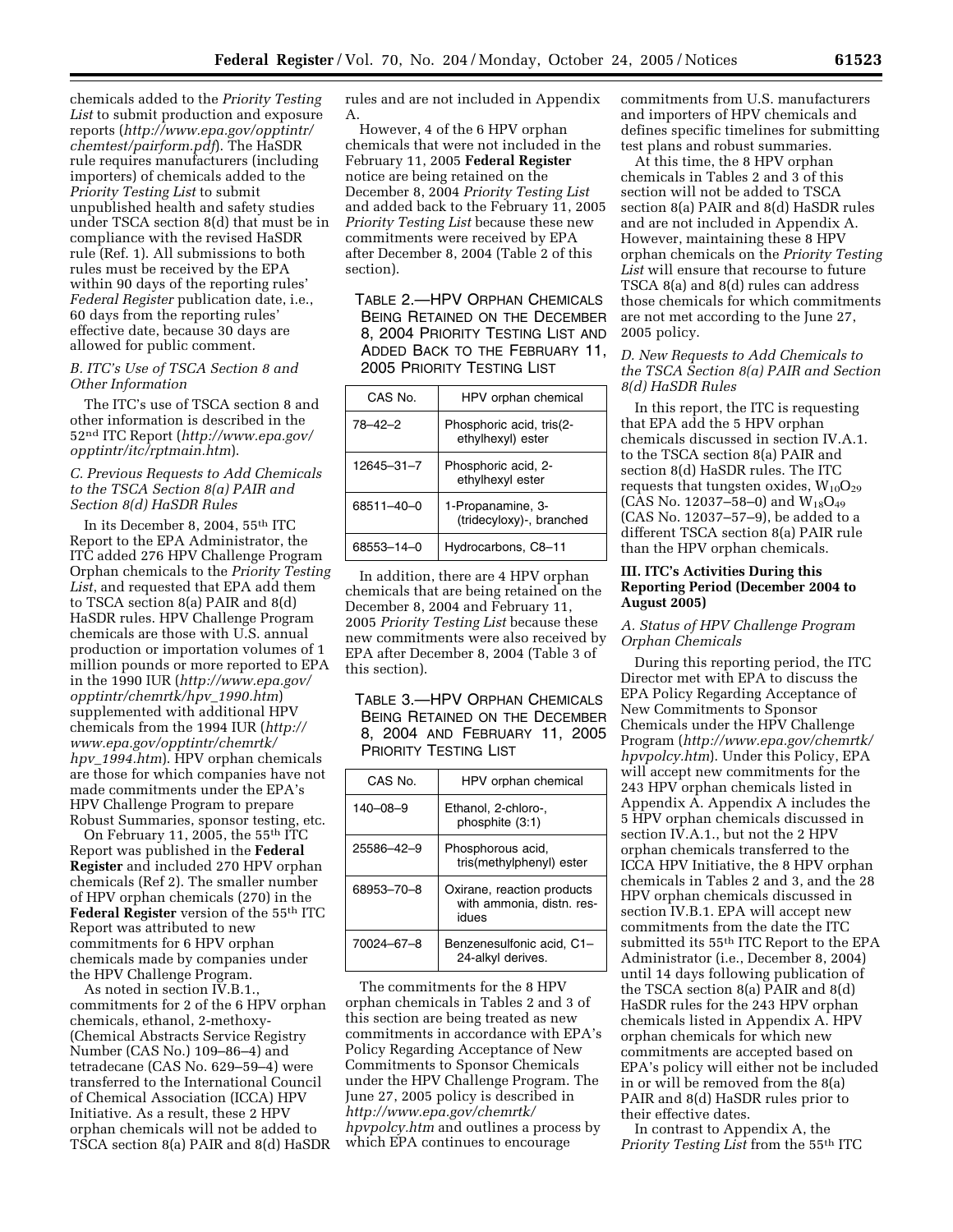Report includes the 8 HPV orphan chemicals in Tables 2 and 3, but not the 2 HPV orphan chemicals transferred to the ICCA HPV Initiative and the 28 HPV orphan chemicals discussed in section IV.B.1. for a total of 246 HPV orphan chemicals. With the addition of the 5 HPV orphan chemicals discussed in section IV.A.1., there are a total of 251 HPV orphan chemicals on the *Priority Testing List*.

#### *B. Data-Availability Study for HPV Chemicals in the 1998 and 2002 IURs, But Not in the 1990 or 1994 IURs*

To facilitate the efforts of EPA, other Federal and State agencies, interested stakeholders and members of the public in obtaining basic health effects and environmental data on HPV chemicals, the ITC conducted a data-availability study in December 2004. The study focused on 235 substances that were HPV chemicals in the 1998 and 2002 IURs, but not in the 1990 or 1994 IURs. The HPV status of these chemicals was confirmed on May 25, 2005. Since the ITC conducted its study, the American Chemistry Council (ACC), Soap and Detergent Association (SDA) and Synthetic Organic Chemical Manufacturers Association (SOCMA) announced its Extended HPV (EHPV) Program on March 15, 2005. The goal of the EHPV Program is to collect and publish health and environmental information on approximately 500 chemicals that did not qualify as HPV chemicals under the EPA's original HPV Challenge program but have since reached the 1 million pound per year threshold according to the 2002 IUR.

The ITC is making the results of the study available in this 56th ITC Report to provide the ACC, SDA, SOCMA, and others involved in the industry-led EHPV Program with information that will assist these organizations in determining if there are existing unpublished studies that can provide the basic health and environmental effects data on these HPV chemicals.To complement the data-availability study of 235 HPV chemicals included in both the 1998 and 2002 IURs, the ITC conducted a data-availability study in August 2005 of about 284 additional chemicals that were HPV chemicals only in the 2002 IUR but not in the 1990, 1994 or 1998 IURs. None of these 284 chemicals were included in the data-availability study of 235 HPV chemicals in the 1998 and 2002 IURs. The ITC will make the results of this study public in its 57th ITC Report to the EPA Administrator. In addition, the ITC has initiated data-availability studies on categories of non-HPV chemicals and will make the results of these studies

public in future reports to the EPA Administrator. At this time, the ITC has not determined whether to conduct a data-availability study on approximately 237 chemicals that were HPV chemicals only in the 1998 IUR, but not in the 1990, 1994 or 2002 IURs, because the ITC wants to review the 2006 IUR data for these chemicals. The goal of the ITC's data-availability studies is to provide tools for ACC, SDA, SOCMA, and other stakeholders to use in efforts to provide information on publicly available studies for IUR chemicals.

The data-availability study of the 235 substances that were HPV chemicals in the 1998 and 2002 IURs, but not in the 1990 or 1994 IURs was based on the methods that EPA used for assessing the availability of data for the 1990 HPV Challenge Program List of Chemicals (see *http://www.epa.gov/chemrtk/ hazchem.pdf*), but was expanded to include studies sponsored by the NTP (*http://ntp-server.niehs.nih.gov/*). The methods that EPA used for the 1990 HPV chemicals were designed to determine if there were available studies for 6 endpoints that were required for the Organization for Economic Cooperation and Development (OECD) Screening Information Data Set (SIDS) dossiers. These 6 endpoints included 4 health-effects related endpoints (acute toxicity, chronic toxicity, mutagenicity, reproductive effects/developmental toxicity), an ecological effects endpoint and an environmental fate endpoint. Expanding the EPA methods to include NTP studies provided opportunities to capture studies on other health-effects related endpoints (e.g., neurotoxicity and carcinogenicity) and on the 4 health-effects related endpoints that might not be included in information sources that were searched. The results of the data-availability study of the 235 substances that were HPV chemicals in the 1998 and 2002 IURs, but not in the 1990 or 1994 IURs are summarized in Table 4 of this section.

TABLE 4.—NUMBER OF SIDS ENDPOINTS FOR WHICH STUDIES WERE AVAILABLE FOR THE 235 HPV CHEMICALS IN THE 1998 AND 2002 IURS, BUT NOT IN THE 1990 OR 1994 IURS

| Number of SIDS<br>endpoints for which stud-<br>ies were available | Number of<br>chemicals |
|-------------------------------------------------------------------|------------------------|
|                                                                   | 122                    |
|                                                                   | 35                     |
|                                                                   | 22                     |

TABLE 4.—NUMBER OF SIDS ENDPOINTS FOR WHICH STUDIES WERE AVAILABLE FOR THE 235 HPV CHEMICALS IN THE 1998 AND 2002 IURS, BUT NOT IN THE 1990 OR 1994 IURS—Continued

| Number of SIDS<br>endpoints for which stud-<br>ies were available | Number of<br>chemicals |
|-------------------------------------------------------------------|------------------------|
| 3                                                                 | 16                     |
|                                                                   | 14                     |
| 5                                                                 | 21                     |
| 6                                                                 | 5                      |
| Тотаі                                                             | 235                    |

The 235 HPV chemicals in the 1998 and 2002 IURs, but not in the 1990 or 1994 IURs are listed in Appendix B. A table identifying the publicly available studies for the 235 HPV chemicals in the 1998 and 2002 IURs is posted on the ITC's web site (*http://www.epa.gov/ opptintr/itc*).

## *C. Status of Requests for Data on Vanadium Compounds in Surface Impoundments*

As discussed in the 55th ITC Report, the ITC is concerned that vanadium compounds may be released into fly ash ponds and related impoundments and could be toxic to avian and wildlife species as exemplified by a recent report of dead Canada geese at a petroleum refinery fly ash pond in Delaware. During this reporting period, the ITC contacted the ACC, American Petroleum Institute (API), Electric Power Research Institute (EPRI), Alabama Power Company, Barrick Goldstrike Mines, Kerr-McGee Chemical, Newmont Mining Corporation and U.S. Vanadium Corporation to determine if these organizations could provide data on concentrations and species of vanadium compounds in surface impoundments (fluid-filled depressions). The API reported that one of their members found less than 1 part per billion (ppb) vanadium in their waste ponds. EPRI suggested that higher concentrations of vanadium compounds are likely to be found in fly-ash ponds at coal-fired power plants than at other electricitygenerating facilities, but that concentrations in ponds would likely range from 10 to 100 ppb vanadium. From the companies listed above, none reported vanadium concentrations as high as the 478,000 ppb vanadium in the Delaware petroleum refinery fly ash pond.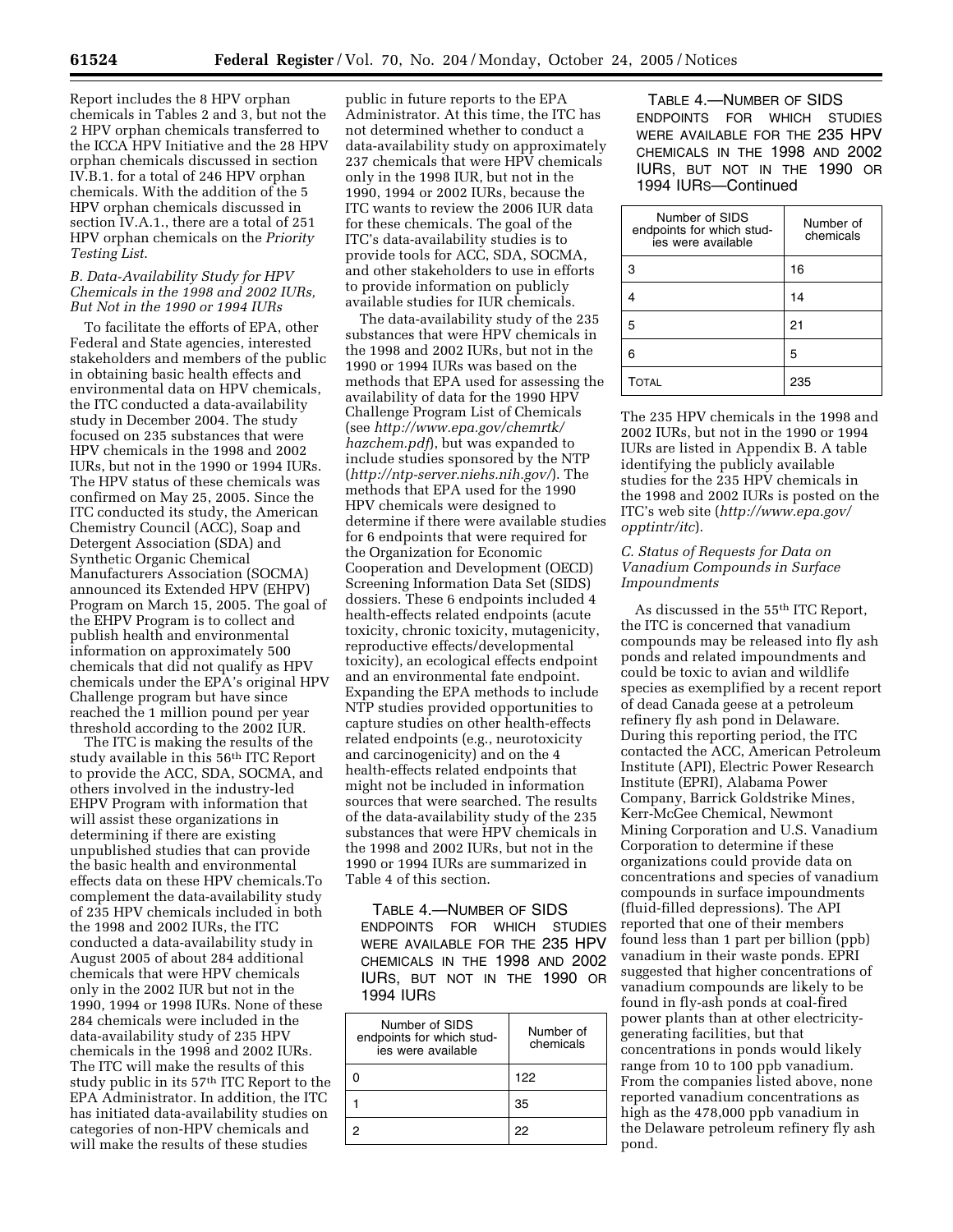# **IV. Revisions to the TSCA Section 4(e) Priority Testing List**

# *A. Chemicals Added to the Priority Testing List*

1. *HPV orphan chemicals*. Naphtha (petroleum), clay-treated light straightrun (CAS No. 68527–22–0) is being added to the *Priority Testing List*  because it was inadvertently left off the original list of HPV orphan chemicals that were HPV chemicals in either the 1998 or 2002 IURs (Table 5 of this section). EPA has confirmed that this chemical was produced at HPV volumes in 2002. Four additional HPV orphan chemicals are being added because previous sponsors withdrew their sponsorship commitments (Table 5 of this section).

# TABLE 5.—HPV ORPHAN CHEMICALS BEING ADDED TO THE PRIORITY TESTING LIST IN THIS 56TH ITC RE-PORT

| CAS No.       | HPV orphan chemical                                      |
|---------------|----------------------------------------------------------|
| $77 - 86 - 1$ | 1,3-Propanediol, 2-amino-<br>2-(hydroxymethyl)-          |
| 61788-44-1    | Phenol, styrenated                                       |
| 68457-74-9    | Phenol, isobutylenated<br>methylstyrenated               |
| 68527-22-0    | Naphtha (petroleum), clay-<br>treated light straight-run |
| 72162-15-3    | 1-Decene, sulfurized                                     |

2. *Tungsten compounds*.In its 53rd ITC Report, the ITC added 20 tungsten compounds to the *Priority Testing List*  to obtain importation, production, use, exposure, and health effects information to meet U.S. Government data needs (Ref. 3). In this 56th ITC Report, the ITC is adding tungsten oxide  $(W_{18}O_{49})$  (CAS No. 12037–57–9) and tungsten oxide  $(W_{10}O_{29})$  (CAS No. 12037–58–0) to the *Priority Testing List* and is soliciting information on health effects and occupational exposures.

# *B. Chemicals Removed from the Priority Testing List*

1. *HPV orphan chemicals*. The ITC is removing ethanol, 2-methoxy- (CAS No. 109–86–4) and tetradecane (CAS No. 629–59–4) from the December 8, 2004 *Priority Testing List* because sponsorship of these two substances was transferred to the ICCA HPV Initiative. The ITC is removing 11 HPV orphan chemicals from the December 8, 2004 *Priority Testing List* that were sponsored before the 55th ITC Report was sent to the EPA Administrator on

December 8, 2004 (Table 6 of this section).

# TABLE 6.—HPV ORPHAN CHEMICALS THAT WERE SPONSORED BEFORE DECEMBER 8, 2004

| CAS No.        | HPV orphan chemical                                                                            |
|----------------|------------------------------------------------------------------------------------------------|
| $90 - 43 - 7$  | [1,1'-Biphenyl]-2-ol                                                                           |
| $94 - 75 - 7$  | Acetic acid, (2,4-<br>dichlorophenoxy)-                                                        |
| $542 - 75 - 6$ | 1-Propene, 1,3-dichloro-                                                                       |
| 1646-75-9      | Propanal, 2-methyl-2-<br>(methylthio)-, oxime                                                  |
| 1918-02-1      | 2-Pyridinecarboxylic acid,<br>4-amino-3,5,6-trichloro-                                         |
| 1929-82-4      | Pyridine, 2-chloro-6-<br>(trichloromethyl)-                                                    |
| 3586-14-9      | Benzene, 1-methyl-3-<br>phenoxy-                                                               |
| 64742-24-1     | Sludges (petroleum), acid                                                                      |
| 68920-64-9     | Disulfides, di-C1-2-alkyl                                                                      |
| 68955-96-4     | Disulfides, dialkyl and di-<br>Ph, naphtha sweetening                                          |
| 68988-99-8     | Phenols, sodium salts,<br>mixed with sulfur com-<br>pounds, gasoline alk.<br>scrubber residues |

The ITC is also removing 17 HPV orphan chemicals from the December 8, 2004 *Priority Testing List* that no longer meet the HPV criterion (Table 7 of this section).

# TABLE 7.—HPV ORPHAN CHEMICALS THAT NO LONGER MEET THE HPV **CRITERION**

| HPV orphan chemical                                                                     |
|-----------------------------------------------------------------------------------------|
| Ethane, 1,1-dichloro-                                                                   |
| Benzene, 1,2,4,5-<br>tetrachloro-                                                       |
| 2-Propanol, 1,3-dichloro-                                                               |
| 1-Octanesulfonyl fluoride,<br>1.1.2.2.3.3.4.4.5.5.6.<br>6.7.7.8.8.8<br>heptadecafluoro- |
| Propanal, 3-hydroxy-2,2-<br>dimethyl-                                                   |
| Formic acid, 1-methylethyl<br>ester                                                     |
|                                                                                         |

# TABLE 7.—HPV ORPHAN CHEMICALS THAT NO LONGER MEET THE HPV CRITERION—Continued

| CAS No.         | HPV orphan chemical                                                                                                           |
|-----------------|-------------------------------------------------------------------------------------------------------------------------------|
| 1691–99–2       | 1-Octanesulfonamide, N-<br>ethyl-1,1,2,2,3,3,4,4,5,5,6,<br>6,7,7,8,8,8-<br>heptadecafluoro-N-(2-hy-<br>droxyethyl)-           |
| 2702-72-9       | Acetic acid, (2,4-<br>dichlorophenoxy)-, sodium<br>salt                                                                       |
| $4080 - 31 - 3$ | 3,5,7-Triaza-1-<br>azoniatricyclo[3,3,1,13,7]<br>decane, 1-(3-chloro-2-pro-<br>penyl)-, chloride                              |
| 4300-97-4       | Propanoyl chloride, 3-<br>chloro-2,2-dimethyl-                                                                                |
| 7446-81-3       | 2-Propenoic acid, sodium<br>salt                                                                                              |
| 14143–60–3      | 2-Pyridinecarbonitrile, 4-<br>amino-3,5,6-trichloro-                                                                          |
| 24448-09-7      | 1-Octanesulfonamide,<br>1, 1, 2, 2, 3, 3, 4, 4, 5, 5, 6,<br>6,7,7,8,8,8-<br>heptadecafluoro-N-(2-hy-<br>droxyethyl)-N-methyl- |
| 37439-34-2      | 2(1H)-Pyridinone, 3,5,6-<br>trichloro-, sodium salt                                                                           |
| 56038–89–2      | Benzenamine, N-(1-<br>ethylpropyl)-3,5-dimethyl-                                                                              |
| 64771-71-7      | Paraffins (petroleum), nor-<br>mal $C>10$                                                                                     |
| 68512-63-0      | Benzene, ethenyl-, distn.<br>residues                                                                                         |

2. *Pyridinamine compounds*. In its 53rd ITC Report, the ITC added 3 pyridinamine compounds to the *Priority Testing List* to obtain importation, production, use, exposure, and health effects information to meet U.S. Government data needs (Ref. 3). Since then, the ITC has reviewed reports submitted in response to the December 7, 2004 PAIR rule (Ref. 4). In this 56th ITC Report, the ITC is removing 2 pyridinamine (CAS No. 504–29–0), 3 pyridinamine (CAS No. 462–08–8) and 4-pyridinamine (CAS No. 504–24–5) from the *Priority Testing List* because information submitted in response to the PAIR rule suggested low potential for occupational exposure.

3. *Indium compounds*. In its 47th ITC Report, the ITC added 37 indium compounds to the *Priority Testing List*  to obtain importation, production, use, exposure, and health effects information to meet U.S. Government data needs (Ref. 5). Twenty-eight indium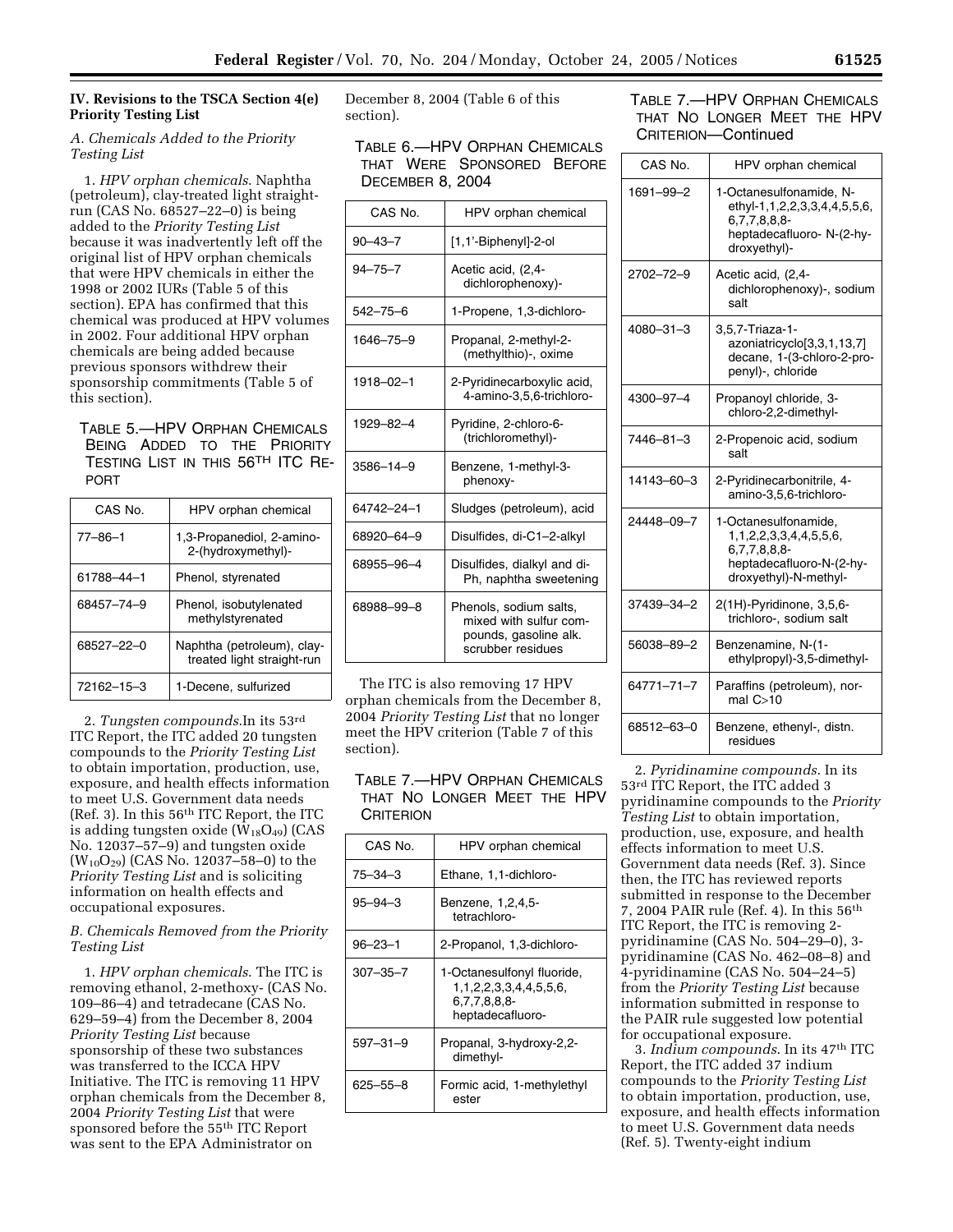compounds were removed from the *Priority Testing List* because no production or importation data were submitted to EPA in response to the July 26, 2001, PAIR rule (Ref. 6). These 28 indium compounds are listed in the 51st ITC Report (Ref. 7). The remaining 9 indium compounds were added to the May 4, 2004 TSCA section 8(d) HaSDR rule (Ref. 8). In this 56th ITC Report, the ITC is removing 6 indium compounds from the *Priority Testing List* because information submitted in response to the PAIR rule suggested low potential for occupational exposure and because only one study was submitted in response to the HaSDR rule (Table 8 of this section).

TABLE 8.—INDIUM COMPOUNDS BEING REMOVED FROM THE PRIORITY TEST-ING LIST

| CAS No.    | Indium compound                         |
|------------|-----------------------------------------|
| 1312-43-2  | Indium oxide (In2O3)                    |
| 10025-82-8 | Indium chloride (InCl3)                 |
| 13464-82-9 | Sulfuric acid, indium(3+)<br>salt (3:2) |
| 20661-21-6 | Indium hydroxide<br>(In(OH)3)           |
| 25114-58-3 | Acetic acid, indium $(3+)$<br>salt      |
| 66027-93-8 | Sulfamic acid, indium(3+)<br>salt       |

The 3 indium compounds remaining on the *Priority Testing List* are listed in Table 9 of this section.

TABLE 9.—INDIUM COMPOUNDS RE-MAINING ON THE PRIORITY TESTING LIST

| CAS No.          | Indium compound        |
|------------------|------------------------|
| 7440–74–6        | Indium                 |
| 22398-80-7       | Indium phosphide (InP) |
| $50926 - 11 - 9$ | Indium tin oxide.      |

For these 3 indium compounds, the ITC needs data on: 1) concentrations to which workers may be exposed during manufacturing and downstream uses and 2) numbers of workers associated with manufacturing and downstream uses. The ITC needs this information to assess occupational exposures.

4. *Vanadium compounds*. In its 51st ITC Report, the ITC added 43 vanadium compounds to the *Priority Testing List*  to obtain importation, production, use, exposure, and health effects information to meet U.S. Government data needs

(Ref. 7). At the ITC's request, the EPA added the 43 vanadium compounds to the June 11, 2003 PAIR rule (Ref. 9). In its 54th ITC Report, the ITC removed 25 vanadium compounds from the *Priority Testing List* because information submitted in response to the PAIR rule suggested low potential for occupational exposure (Ref. 10).

At this time, the ITC needs data on water and sediment concentrations of vanadium species in fly ash ponds and related impoundments (fluid-filled depressions) and the pH of these ponds and impoundments. In addition, the ITC needs information on any wildlife mortality events occurring near these impoundments. A recent study that described the toxicity and hazard of vanadium to mallard ducks and Canada geese was conducted because of wildlife mortalities that occurred in a Delaware oil refinery fly ash pond contaminated with vanadium compounds (Ref. 11).

In this 56th ITC Report, the ITC is removing 6 vanadium compounds from the *Priority Testing List* (Table 10 of this section).

| CAS No.    | Vanadium compounds                                              |
|------------|-----------------------------------------------------------------|
| 11130-21-5 | Vanadium carbide                                                |
| 12035-98-2 | Vanadium oxide (VO)                                             |
| 12036-21-4 | Vanadium oxide (VO2)                                            |
| 24646-85-3 | Vanadium nitride (VN)                                           |
| 27774-13-6 | Vanadium, oxo[sulfato(2-)-<br>.kappa.O]- (Vanadyl sul-<br>fate) |
| 65232-89-5 | Vanadium hydroxide oxide<br>phosphate                           |

TABLE 10.—VANADIUM COMPOUNDS BEING REMOVED FROM THE PRI-ORITY TESTING LIST

The ITC is removing vanadium oxide (VO) (CAS No. 12035–98–2), vanadium oxide (VO2) (CAS No. 12036–24–1), vanadium nitride (VN) (CAS No. 24646– 85–3) and vanadium, oxo[sulfato(2-)- .kappa.O]- (Vanadyl sulfate) (CAS No. 27774–13–6) from the *Priority Testing List* because information submitted in response to the PAIR rule suggested low potential for occupational exposure. The ITC is removing vanadium carbide (CAS No. 11130–21–5) and vanadium hydroxide oxide phosphate (CAS No. 65232–89–5) from the *Priority Testing List* because neither is likely to be a contaminant in fly ash ponds and related impoundments.

Table 11 of this section lists the 12 vanadium compounds remaining on the *Priority Testing List*.

TABLE 11.—VANADIUM COMPOUNDS REMAINING ON THE PRIORITY TEST-ING LIST

| CAS No.    | Vanadium compounds                                                |
|------------|-------------------------------------------------------------------|
| 1314-34-7  | Vanadium oxide (V2O3)<br>[Vanadium trioxide]                      |
| 1314-62-1  | Vanadium oxide (V2O5)<br>[Vanadium pentoxide]                     |
| 7632-51-1  | Vanadium chloride (VCl4),<br>(T-4)- [Vanadium tetra-<br>chloridel |
| 7727-18-6  | Vanadium, trichlorooxo-,<br>(T-4)- [Vanadium<br>oxytrichloride]   |
| 7803-55-6  | Vanadate (VO31-), ammo-<br>nium [Ammonium<br>metavanadatel        |
| 12166-27-7 | Vanadium sulfide (VS)                                             |
| 12604–58–9 | Vanadium alloy, base,<br>V,C,Fe (Ferrovanadium)                   |
| 13517-26-5 | Sodium vanadium oxide<br>(Na4V2O7) [Sodium<br>pyrovanadate]       |
| 13718–26–8 | Vanadate (VO31-), so-<br>dium [Sodium<br>metavanadatel            |
| 13721–39–6 | Sodium vanadium oxide<br>(Na3VO4) [Sodium<br>orthovanadate]       |
| 13769-43-2 | Vanadate (VO31-), potas-<br>sium [Potassium<br>metavanadatel      |
| 14059-33-7 | Bismuth vanadium oxide<br>(BiVO4)                                 |

## **V. References**

1. EPA. 1998. Revisions to Reporting Regulations Under TSCA Section 8(d). **Federal Register** (63 FR 15765, April 1, 1998) (FRL–5750–4). Available online at: *http://www.epa.gov/fedrgstr/*.

2. ITC. 2005. Fifty-Fifth Report of the ITC. **Federal Register** (70 FR 7364, February 11, 2005) (FRL–7692–1). Available online at: *http://www.epa.gov/ fedrgstr/*.

3. ITC. 2004. Fifty-Third Report of the ITC. **Federal Register** (69 FR 2467, January 15, 2004) (FRL–7335–2). Available online at: *http://www.epa.gov/ fedrgstr/*.

4. EPA. 2004. Preliminary Assessment Information Reporting; Addition of Certain Chemicals. **Federal Register** (69 FR 70552, December 7, 2004) (FRL– 7366–8). Available online at: *http:// www.epa.gov/fedrgstr/*.

5. ITC. 2001. Forty-Seventh Report of the ITC. **Federal Register**(66 FR 17768,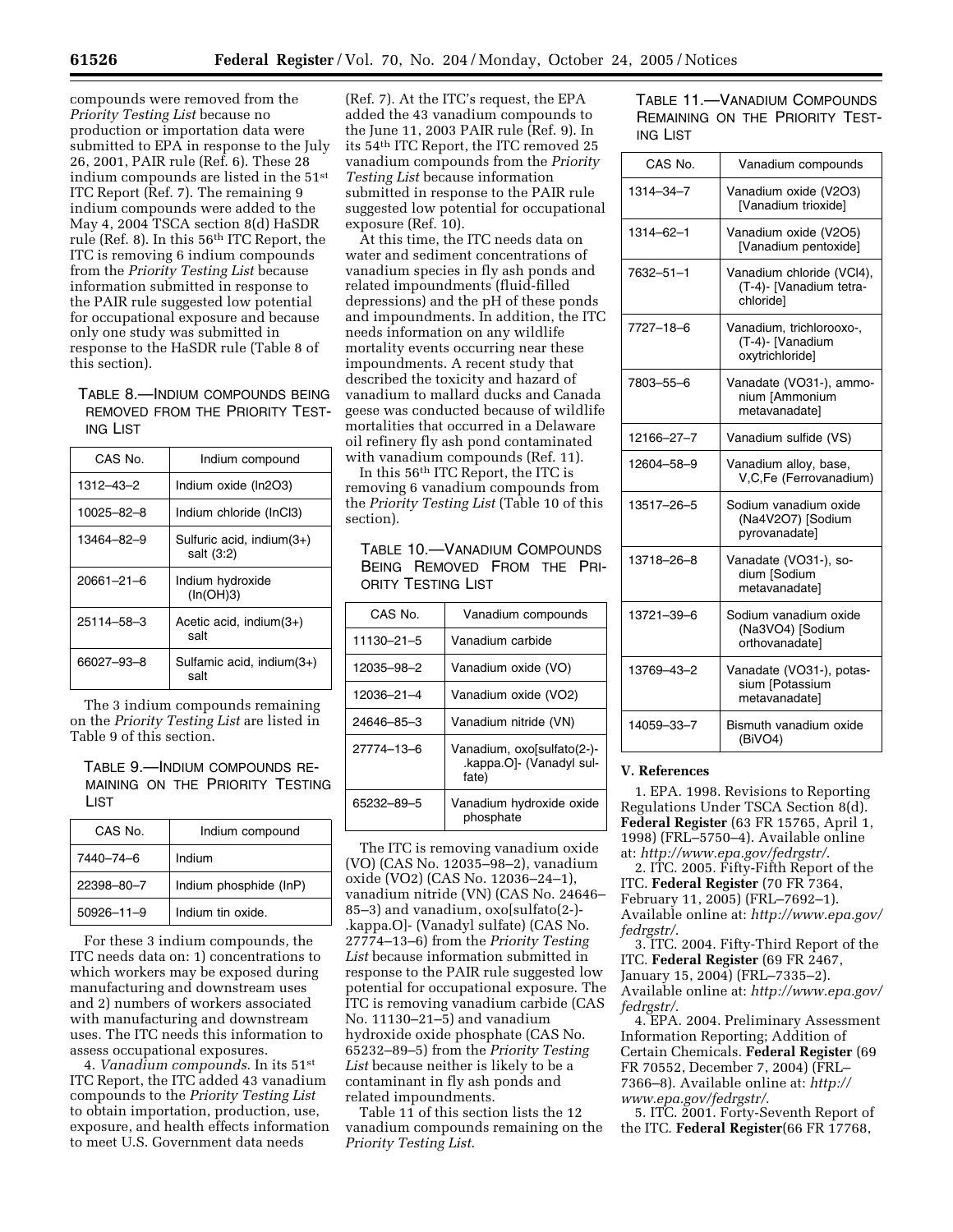April 4, 2001) (FRL–6763–6). Available online at: *http://www.epa.gov/fedrgstr/*.

6. EPA. 2001. Preliminary Assessment Information Reporting; Addition of Certain Chemicals. **Federal Register** (66 FR 38955, July 26, 2001) (FRL-6783-6). Available online at: *http://www.epa.gov/ fedrgstr/*.

7. ITC. 2002. Fifty-First Report of the ITC. **Federal Register** (68 FR 8976, February 26, 2003) (FRL–7285–7). Available online at: *http://www.epa.gov/ fedrgstr/*.

8. EPA. 2004. Health and Safety Data Reporting; Addition of Certain Chemicals. **Federal Register** (69 FR 24517, May 4, 2004) (FRL–7322–8). Available online at: *http://www.epa.gov/ fedrgstr/*.

9. EPA. 2003. Preliminary Assessment Information Reporting; Addition of Certain Chemicals. **Federal Register** (68 FR 34832, June 11, 2003) (FRL–7306–7). Available online at: *http://www.epa.gov/ fedrgstr/*.

10. ITC. 2004. Fifty-Fourth Report of the ITC. **Federal Register** (69 FR 33527, June 15, 2004) (FRL–7359–6). Available online at: *http://www.epa.gov/fedrgstr/*.

11. Rattner, B.A., M.A. McKernan, K.M. Eisenreich, W.A. Link, G. Olsen, D.J. Hoffman, K.A. Knowles, and P.C. McGowan. 2005. Toxicity and hazard of vanadium to mallard ducks (*Anas platyrhynchos*) and Canada geese (*Branta canadensis*). *Journal of Toxicology and Environmental Health*  (In Press)

## **VI. The TSCA Interagency Testing Committee**

## **Statutory Organizations and Their Representatives**

*Council on Environmental Quality*  Vacant

*Department of Commerce* 

*National Institute of Standards and Technology*  Dianne Poster, Member Peter Barker, Alternate

*National Oceanographic and AtmosphericAdministration*  Tony Pait, Member Thomas P. O'Connor, Alternate

*Environmental Protection Agency*  Gerry Brown, Member Paul Campanella, Alternate

*National Cancer Institute*  Alan Poland, Member Shen Yang, Alternate

*National Institute of Environmental Health Sciences* 

Scott Masten, Alternate

*National Institute for Occupational Safety and Health* 

Dennis W. Lynch, Member Mark Toraason, Alternate

*National Science Foundation*  Marge Cavanaugh, Member, Chair Parag R. Chitnis, Alternate

*Occupational Safety and Health Administration* 

Maureen Ruskin, Member, Vice Chair

#### **Liaison Organizations and Their Representatives**

*Agency for Toxic Substances and Disease Registry* 

Daphne Moffett, Member

*Consumer Product Safety Commission*  Jacqueline Ferrante, Member

*Department of Agriculture*  Clifford P. Rice, Member Laura L. McConnell, Alternate

*Department of Defense*  Brent Gibson, Member Erin Wilfong, Alternate

*Department of the Interior*  Barnett A. Rattner, Member

*Food and Drug Administration*  Kirk Arvidson, Alternate Ronald F. Chanderbhan, Alternate

*National Library of Medicine*  Vera W. Hudson, Member

*National Toxicology Program*  NIEHS, FDA, and NIOSH, Members

*Technical Support Contractor*  Syracuse Research Corporation

*ITC Staff* 

John D. Walker, Director Carol Savage, Administrative Assistant

TSCA Interagency Testing Committee (7401), Office of Pollution Prevention and Toxics, Environmental Protection Agency, 1200 Pennsylvania Ave., NW., Washington, DC 20460–0001; e-mail address: *savage.carol@epa.gov*; url: *http://www.epa.gov/opptintr/itc/*.

# **Appendices**

| CAS No.       | Chemical name                                           |
|---------------|---------------------------------------------------------|
| $62 - 56 - 6$ | Thiourea                                                |
| $74 - 97 - 5$ | Methane, bromochloro-                                   |
| $75 - 46 - 7$ | Methane, trifluoro-                                     |
| $77 - 76 - 9$ | Propane, 2,2-dimethoxy-                                 |
| $77 - 86 - 1$ | 1,3-Propanediol, 2-amino-2-(hydroxymethyl)-             |
| $81 - 07 - 2$ | 1,2-Benzisothiazol-3(2H)-one, 1,1-dioxide               |
| $81 - 16 - 3$ | 1-Naphthalenesulfonic acid, 2-amino-                    |
| $81 - 84 - 5$ | 1H, 3H-Naphtho <sup>[1, 8-cd]</sup> pyran-1, 3-dione    |
| $83 - 41 - 0$ | Benzene, 1,2-dimethyl-3-nitro-                          |
| $84 - 69 - 5$ | 1,2-Benzenedicarboxylic acid, bis(2-methylpropyl) ester |
| $85 - 40 - 5$ | 1H-Isoindole-1,3(2H)-dione, 3a,4,7,7a-tetrahydro-       |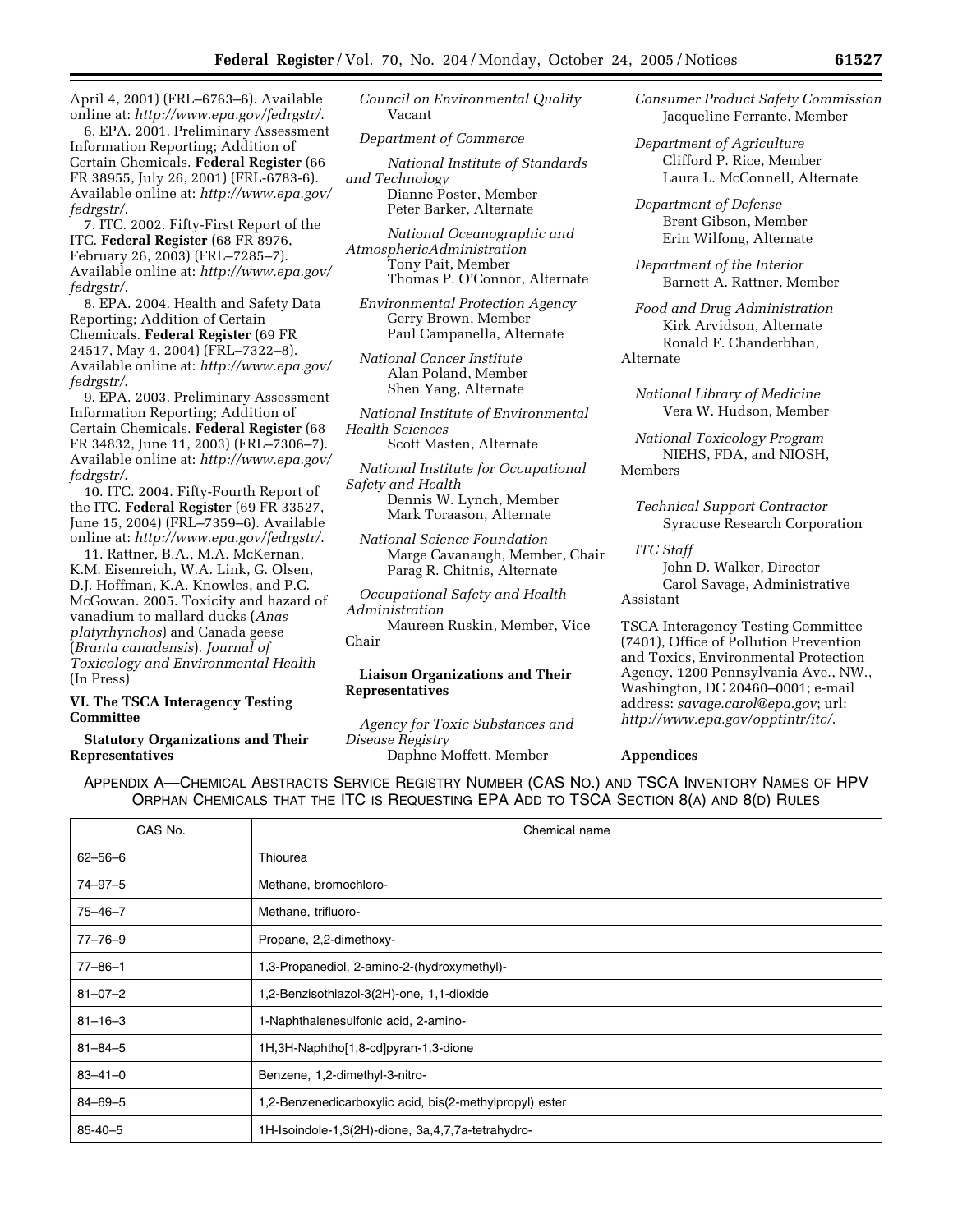-

۰

| CAS No.        | Chemical name                                                                              |
|----------------|--------------------------------------------------------------------------------------------|
| $91 - 68 - 9$  | Phenol, 3-(diethylamino)-                                                                  |
| $94 - 96 - 2$  | 1,3-Hexanediol, 2-ethyl-                                                                   |
| $96 - 22 - 0$  | 3-Pentanone                                                                                |
| $97 - 00 - 7$  | Benzene, 1-chloro-2,4-dinitro-                                                             |
| $98 - 09 - 9$  | Benzenesulfonyl chloride                                                                   |
| $98 - 16 - 8$  | Benzenamine, 3-(trifluoromethyl)-                                                          |
| $98 - 56 - 6$  | Benzene, 1-chloro-4-(trifluoromethyl)-                                                     |
| $99 - 51 - 4$  | Benzene, 1,2-dimethyl-4-nitro-                                                             |
| $100 - 64 - 1$ | Cyclohexanone, oxime                                                                       |
| $101 - 34 - 8$ | 9-Octadecenoic acid, 12-(acetyloxy)-,1,2,3-propanetriyl ester, (9Z,9'Z,9"Z,12R,12'R,12"R)- |
| $104 - 66 - 5$ | Benzene, 1,1'-[1,2-ethanediylbis(oxy)]bis-                                                 |
| $104 - 93 - 8$ | Benzene, 1-methoxy-4-methyl-                                                               |
| $107 - 39 - 1$ | 1-Pentene, 2,4,4-trimethyl-                                                                |
| $107 - 40 - 4$ | 2-Pentene, 2,4,4-trimethyl-                                                                |
| $107 - 45 - 9$ | 2-Pentanamine, 2,4,4-trimethyl-                                                            |
| $110 - 18 - 9$ | 1,2-Ethanediamine, N,N,N',N'-tetramethyl-                                                  |
| $110 - 33 - 8$ | Hexanedioic acid, dihexyl ester                                                            |
| $111 - 44 - 4$ | Ethane, 1,1'-oxybis[2-chloro-                                                              |
| $111 - 85 - 3$ | Octane, 1-chloro-                                                                          |
| $111 - 91 - 1$ | Ethane, 1,1'-[methylenebis(oxy)]bis[2-chloro-                                              |
| $118 - 90 - 1$ | Benzoic acid, 2-methyl-                                                                    |
| $119 - 33 - 5$ | Phenol, 4-methyl-2-nitro-                                                                  |
| $121 - 69 - 7$ | Benzenamine, N,N-dimethyl-                                                                 |
| $121 - 82 - 4$ | 1,3,5-Triazine, hexahydro-1,3,5-trinitro-                                                  |
| $124 - 63 - 0$ | Methanesulfonyl chloride                                                                   |
| $127 - 68 - 4$ | Benzenesulfonic acid, 3-nitro-, sodium salt                                                |
| $131 - 57 - 7$ | Methanone, (2-hydroxy-4-methoxyphenyl)phenyl-                                              |
| $137 - 20 - 2$ | Ethanesulfonic acid, 2-[methyl[(9Z)-1-oxo-9- octadecenyl]amino]-, sodium salt              |
| $138 - 25 - 0$ | 1,3-Benzenedicarboxylic acid, 5-sulfo-, 1,3-dimethyl ester                                 |
| $139 - 40 - 2$ | 1,3,5-Triazine-2,4-diamine, 6-chloro-N,N'-bis(1-methylethyl)-                              |
| 140-93-2       | Carbonodithioic acid, O-(1-methylethyl) ester, sodium salt                                 |
| $142 - 73 - 4$ | Glycine, N-(carboxymethyl)-                                                                |
| $150 - 50 - 5$ | Phosphorotrithious acid, tributyl ester                                                    |
| $330 - 54 - 1$ | Urea, N'-(3,4-dichlorophenyl)-N,N-dimethyl-                                                |
| $460 - 00 - 4$ | Benzene, 1-bromo-4-fluoro-                                                                 |
| $506 - 51 - 4$ | 1-Tetracosanol                                                                             |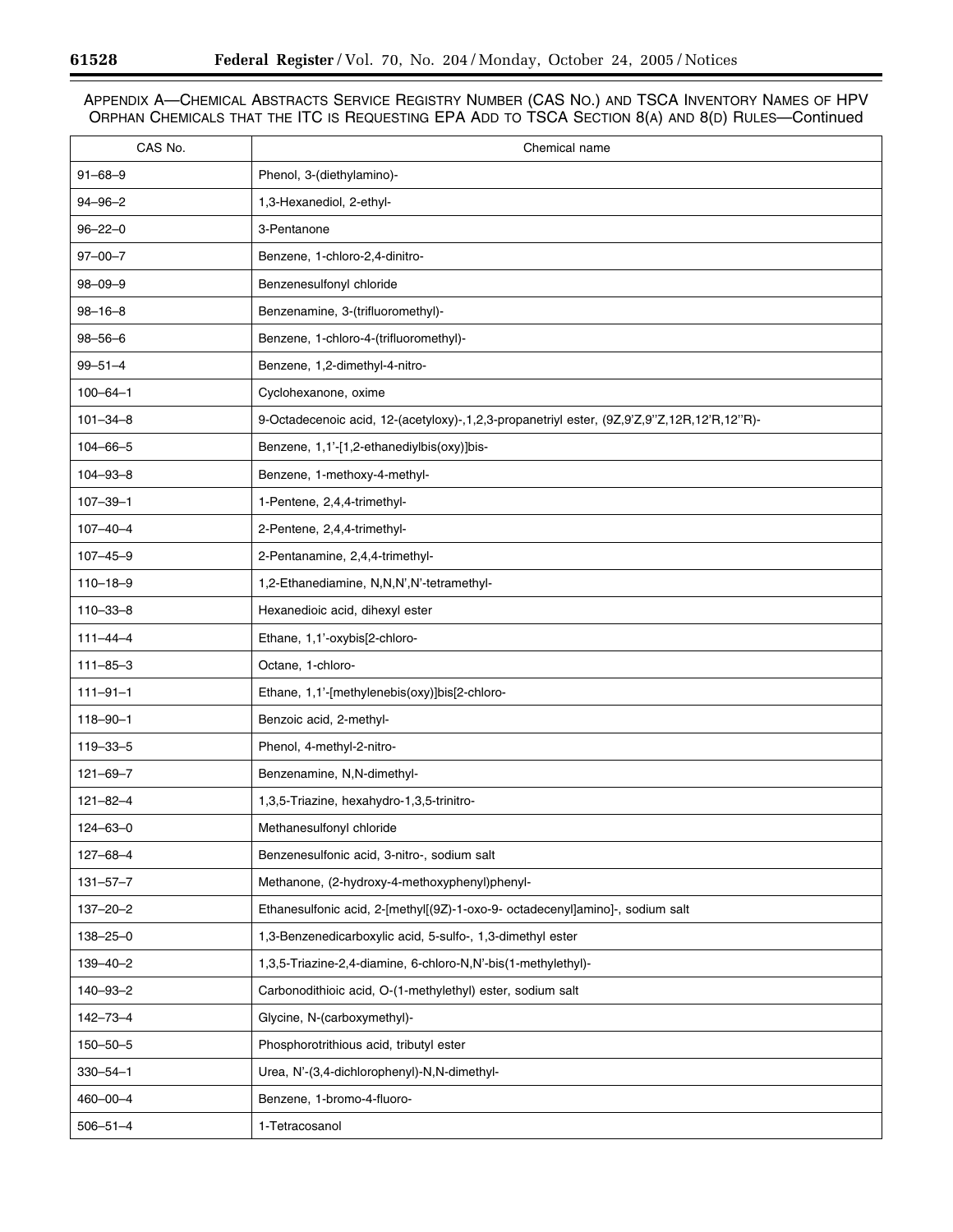| CAS No.         | Chemical name                                                                                                                  |
|-----------------|--------------------------------------------------------------------------------------------------------------------------------|
| $506 - 52 - 5$  | 1-Hexacosanol                                                                                                                  |
| $513 - 74 - 6$  | Carbamodithioic acid, monoammonium salt                                                                                        |
| $515 - 40 - 2$  | Benzene, (2-chloro-1,1-dimethylethyl)-                                                                                         |
| $529 - 33 - 9$  | 1-Naphthalenol, 1,2,3,4-tetrahydro-                                                                                            |
| $529 - 34 - 0$  | 1(2H)-Naphthalenone, 3,4-dihydro-                                                                                              |
| $542 - 92 - 7$  | 1,3-Cyclopentadiene                                                                                                            |
| $557 - 61 - 9$  | 1-Octacosanol                                                                                                                  |
| $563 - 72 - 4$  | Ethanedioic acid, calcium salt (1:1)                                                                                           |
| 579-66-8        | Benzenamine, 2,6-diethyl-                                                                                                      |
| $590 - 19 - 2$  | 1,2-Butadiene                                                                                                                  |
| $592 - 45 - 0$  | 1,4-Hexadiene                                                                                                                  |
| $598 - 72 - 1$  | Propanoic acid, 2-bromo-                                                                                                       |
| 617-94-7        | Benzenemethanol, .alpha.,.alpha.-dimethyl-                                                                                     |
| $628 - 13 - 7$  | Pyridine, hydrochloride                                                                                                        |
| 628-96-6        | 1,2-Ethanediol, dinitrate                                                                                                      |
| $645 - 62 - 5$  | 2-Hexenal, 2-ethyl-                                                                                                            |
| $693 - 07 - 2$  | Ethane, 1-chloro-2-(ethylthio)-                                                                                                |
| 693-95-8        | Thiazole, 4-methyl-                                                                                                            |
| 756-80-9        | Phosphorodithioic acid, O,O-dimethyl ester                                                                                     |
| $870 - 72 - 4$  | Methanesulfonic acid, hydroxy-, monosodium salt                                                                                |
| $928 - 72 - 3$  | Glycine, N-(carboxymethyl)-, disodium salt                                                                                     |
| $939 - 97 - 9$  | Benzaldehyde, 4-(1,1-dimethylethyl)-                                                                                           |
| $1000 - 82 - 4$ | Urea, (hydroxymethyl)-                                                                                                         |
| $1002 - 69 - 3$ | Decane, 1-chloro-                                                                                                              |
| $1111 - 78 - 0$ | Carbamic acid, monoammonium salt                                                                                               |
| 1115-20-4       | Propanoic acid, 3-hydroxy-2,2-dimethyl-, 3-hydroxy-2,2-dimethylpropyl ester                                                    |
| $1401 - 55 - 4$ | Tannins                                                                                                                        |
| 1445-45-0       | Ethane, 1,1,1-trimethoxy-                                                                                                      |
| 1459-93-4       | 1,3-Benzenedicarboxylic acid, dimethyl ester                                                                                   |
| 1498-51-7       | Phosphorodichloridic acid, ethyl ester                                                                                         |
| 1558-33-4       | Silane, dichloro(chloromethyl)methyl-                                                                                          |
| 1738-25-6       | Propanenitrile, 3-(dimethylamino)-                                                                                             |
| 1912-24-9       | 1,3,5-Triazine-2,4-diamine, 6-chloro-N-ethyl-N'-(1-methylethyl)-                                                               |
| 2152-64-9       | N-phenyl-4-[[4-(phenylamino)phenyl][4-(phenylimino)-2,5-cyclohexadien-1-ylidene]methyl]-,<br>Benzenamine,<br>monohydrochloride |
| 2210-79-9       | Oxirane, [(2-methylphenoxy)methyl]-                                                                                            |
| 2372-45-4       | 1-Butanol, sodium salt                                                                                                         |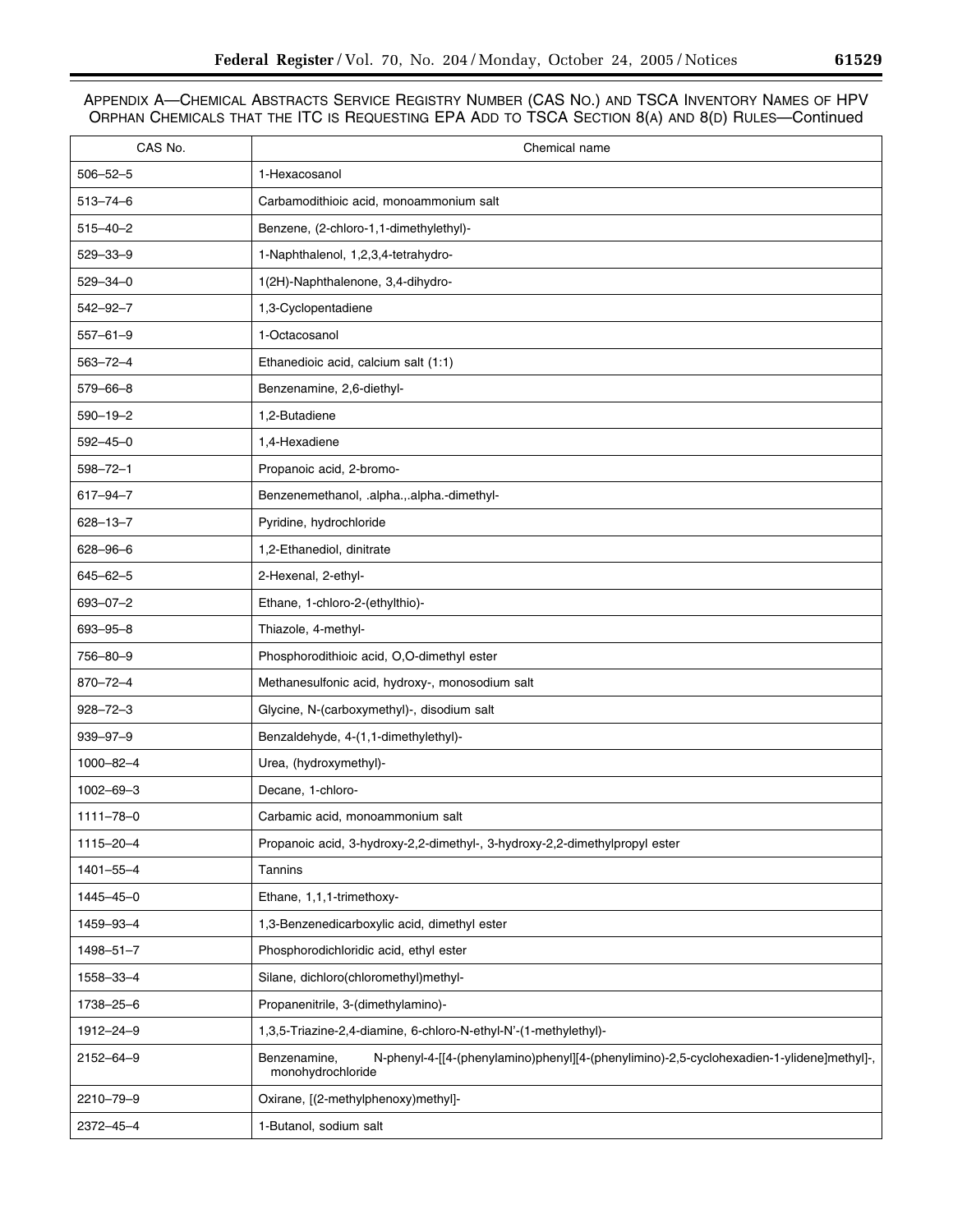-

۰

| CAS No.         | Chemical name                                                                                                                                                                                   |
|-----------------|-------------------------------------------------------------------------------------------------------------------------------------------------------------------------------------------------|
| 2409-55-4       | Phenol, 2-(1,1-dimethylethyl)-4-methyl-                                                                                                                                                         |
| 2425-54-9       | Tetradecane, 1-chloro-                                                                                                                                                                          |
| 2494-89-5       | Ethanol, 2-[(4-aminophenyl)sulfonyl]-, hydrogen sulfate (ester)                                                                                                                                 |
| 2524-03-0       | Phosphorochloridothioic acid, O,O-dimethyl ester                                                                                                                                                |
| $2611 - 00 - 9$ | 3-Cyclohexene-1-carboxylic acid, 3-cyclohexen-1-ylmethyl ester                                                                                                                                  |
| $2691 - 41 - 0$ | 1,3,5,7-Tetrazocine, octahydro-1,3,5,7-tetranitro-                                                                                                                                              |
| 2814-20-2       | 4(1H)-Pyrimidinone, 6-methyl-2-(1-methylethyl)-                                                                                                                                                 |
| 2905-62-6       | Benzoyl chloride, 3,5-dichloro-                                                                                                                                                                 |
| 2915-53-9       | 2-Butenedioic acid (2Z)-, dioctyl ester                                                                                                                                                         |
| $3039 - 83 - 6$ | Ethenesulfonic acid, sodium salt                                                                                                                                                                |
| $3088 - 31 - 1$ | Ethanol, 2-[2-(dodecyloxy)ethoxy]-, hydrogen sulfate, sodium salt                                                                                                                               |
| 3132-99-8       | Benzaldehyde, 3-bromo-                                                                                                                                                                          |
| 3338-24-7       | Phosphorodithioic acid, O,O-diethyl ester, sodium salt                                                                                                                                          |
| 3386-33-2       | Octadecane, 1-chloro-                                                                                                                                                                           |
| 3710-84-7       | Ethanamine, N-ethyl-N-hydroxy-                                                                                                                                                                  |
| 3779-63-3       | 1,3,5-Triazine-2,4,6(1H,3H,5H)-trione, 1,3,5-tris(6-isocyanatohexyl)-                                                                                                                           |
| 3965-55-7       | 1,3-Benzenedicarboxylic acid, 5-sulfo-, 1,3-dimethyl ester, sodium salt                                                                                                                         |
| 4035-89-6       | Imidodicarbonic diamide, N,N',2-tris(6-isocyanatohexyl)-                                                                                                                                        |
| 4170-30-3       | 2-Butenal                                                                                                                                                                                       |
| 4316-73-8       | Glycine, N-methyl-, monosodium salt                                                                                                                                                             |
| 4860-03-1       | Hexadecane, 1-chloro-                                                                                                                                                                           |
| $5026 - 74 - 4$ | Oxiranemethanamine, N-[4-(oxiranylmethoxy)phenyl]-N- (oxiranylmethyl)-                                                                                                                          |
| $5216 - 25 - 1$ | Benzene, 1-chloro-4-(trichloromethyl)-                                                                                                                                                          |
| 5460-09-3       | 2,7-Naphthalenedisulfonic acid, 4-amino-5-hydroxy-, monosodium salt                                                                                                                             |
| $5915 - 41 - 3$ | 1,3,5-Triazine-2,4-diamine, 6-chloro-N-(1,1-dimethylethyl)-N'-ethyl-                                                                                                                            |
| 6473-13-8       | 2-Naphthalenesulfonic acid, 6-[(2,4-diaminophenyl)azo]-3-[[4-[[7- [(2,4-diaminophenyl)azo]-1-hydroxy-3-<br>sulfo-2-naphthalenyl]azo]phenyl]amino]-3-sulfophenyl]azo]-4-hydroxy-, trisodium salt |
| 6863-58-7       | Butane, 2,2'-oxybis-                                                                                                                                                                            |
| 6865-35-6       | Octadecanoic acid, barium salt                                                                                                                                                                  |
| 7320-37-8       | Oxirane, tetradecyl-                                                                                                                                                                            |
| 7795-95-1       | 1-Octanesulfonyl chloride                                                                                                                                                                       |
| 8001-58-9       | Creosote                                                                                                                                                                                        |
| 10265-69-7      | Glycine, N-phenyl-, monosodium salt                                                                                                                                                             |
| 13749-94-5      | Ethanimidothioic acid, N-hydroxy-, methyl ester                                                                                                                                                 |
| 13826-35-2      | Benzenemethanol, 3-phenoxy-                                                                                                                                                                     |
| 14666-94-5      | 9-Octadecenoic acid (9Z)-, cobalt salt                                                                                                                                                          |
| 17103-31-0      | Urea, sulfate (2:1)                                                                                                                                                                             |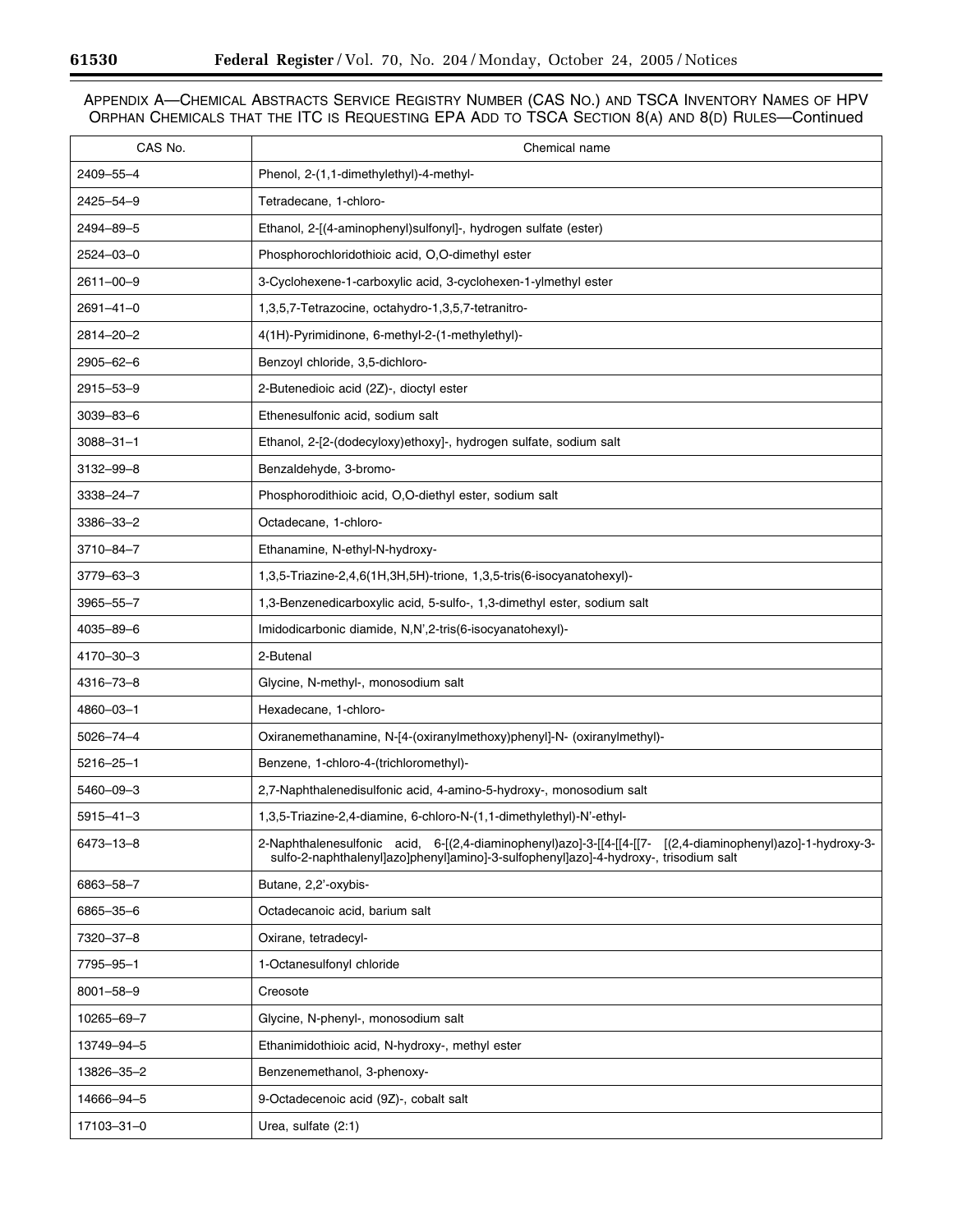| CAS No.          | Chemical name                                                                                                                               |
|------------------|---------------------------------------------------------------------------------------------------------------------------------------------|
| 17321-47-0       | Phosphoramidothioic acid, O,O-dimethyl ester                                                                                                |
| 17976-43-1       | 2,4,6,8,3,5,7-Benzotetraoxatriplumbacycloundecin-3,5,7-triylidene, 1,9-dihydro-1,9-dioxo-                                                   |
| 19438-61-0       | 1,3-Isobenzofurandione, 5-methyl-                                                                                                           |
| 19525–59–8       | Glycine, N-phenyl-, monopotassium salt                                                                                                      |
| 20068-02-4       | 2-Butenenitrile, 2-methyl-, (2Z)-                                                                                                           |
| 20227-53-6       | 2-(1,1-dimethylethyl)-4-[1-[3-(1,1-dimethylethyl)-4-hydroxyphenyl]-1-methylethyl]phenyl<br>Phosphorous<br>acid,<br>bis(4-nonylphenyl) ester |
| 20469-71-0       | Hydrazinecarbodithioic acid, compd. with hydrazine (1:1)                                                                                    |
| 21351-39-3       | Urea, sulfate (1:1)                                                                                                                         |
| 22527-63-5       | Propanoic acid, 2-methyl-, 3-(benzoyloxy)-2,2,4-trimethylpentyl ester                                                                       |
| 24615-84-7       | 2-Propenoic acid, 2-carboxyethyl ester                                                                                                      |
| 24794–58–9       | Formic acid, compd. with 2,2',2"-nitrilotris[ethanol] (1:1)                                                                                 |
| 25154-38-5       | Piperazineethanol                                                                                                                           |
| 25168-05-2       | Benzene, chloromethyl-                                                                                                                      |
| 25168-06-3       | Phenol, (1-methylethyl)-                                                                                                                    |
| 25321-41-9       | Benzenesulfonic acid, dimethyl-                                                                                                             |
| 25383-99-7       | Octadecanoic acid, 2-(1-carboxyethoxy)-1-methyl-2-oxoethyl ester, sodium salt                                                               |
| 25646-71-3       | Methanesulfonamide, N-[2-[(4-amino-3-methylphenyl)ethylamino]ethyl]-, sulfate (2:3)                                                         |
| 26377-29-7       | Phosphorodithioic acid, O,O-dimethyl ester, sodium salt                                                                                     |
| 26401-27-4       | Phosphorous acid, isooctyl diphenyl ester                                                                                                   |
| 26680-54-6       | 2,5-Furandione, dihydro-3-(octenyl)-                                                                                                        |
| 27193-28-8       | Phenol, (1,1,3,3-tetramethylbutyl)-                                                                                                         |
| 28106-30-1       | Benzene, ethenylethyl-                                                                                                                      |
| 28188–24–1       | Octadecanoic acid, 2-(hydroxymethyl)-2-[[(1-oxooctadecyl)oxy]methyl]-1,3-propanediyl ester                                                  |
| 28777-98-2       | 2,5-Furandione, dihydro-3-(octadecenyl)-                                                                                                    |
| 28908-00-1       | Benzothiazole, 2-[(chloromethyl)thio]-                                                                                                      |
| $30574 - 97 - 1$ | 2-Butenenitrile, 2-methyl-, (2E)-                                                                                                           |
| 32072-96-1       | 2,5-Furandione, 3-(hexadecenyl)dihydro-                                                                                                     |
| 33509-43-2       | 1,2,4-Triazin-5(2H)-one, 4-amino-6-(1,1-dimethylethyl)-3,4-dihydro-3-thioxo-                                                                |
| 34689-46-8       | Phenol, methyl-, sodium salt                                                                                                                |
| 35203-06-6       | Benzenamine, 2-ethyl-6-methyl-N-methylene-                                                                                                  |
| 35203-08-8       | Benzenamine, 2,6-diethyl-N-methylene-                                                                                                       |
| 37734-45-5       | Carbonochloridothioic acid, S-(phenylmethyl) ester                                                                                          |
| 37764-25-3       | Acetamide, 2,2-dichloro-N,N-di-2-propenyl-                                                                                                  |
| 38185-06-7       | Benzenesulfonic acid, 4-chloro-3,5-dinitro-, potassium salt                                                                                 |
| $38321 - 18 - 5$ | Ethanol, 2-(2-butoxyethoxy)-, sodium salt                                                                                                   |
| 39515-51-0       | Benzaldehyde, 3-phenoxy-                                                                                                                    |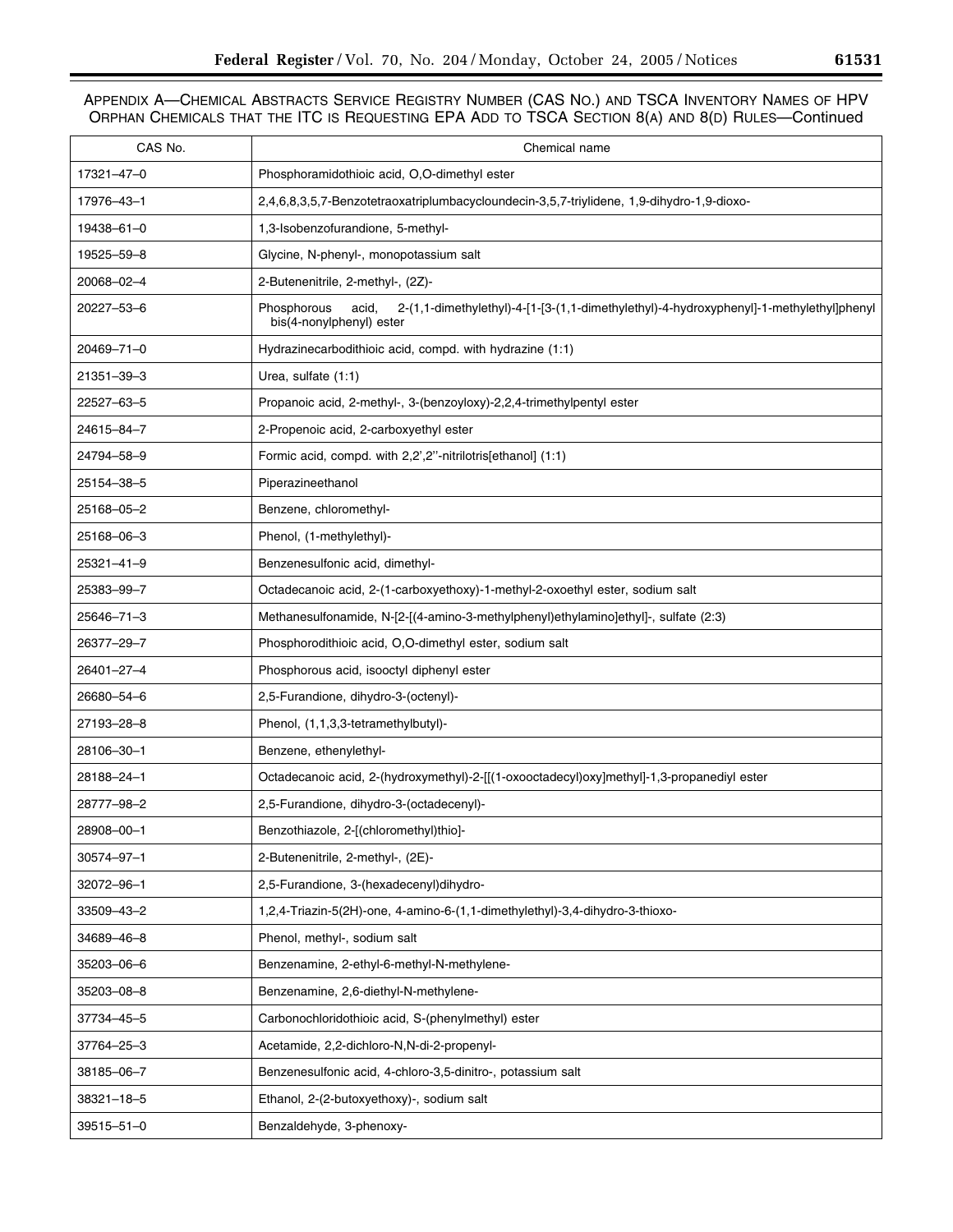-

۰

| CAS No.    | Chemical name                                                                                                                                        |
|------------|------------------------------------------------------------------------------------------------------------------------------------------------------|
| 40630-63-5 | 1-Octanesulfonyl fluoride                                                                                                                            |
| 40876-98-0 | Butanedioic acid, oxo-, diethyl ester, ion(1-), sodium                                                                                               |
| 51632-16-7 | Benzene, 1-(bromomethyl)-3-phenoxy-                                                                                                                  |
| 52184-19-7 | Phenol, 2,4-bis(1,1-dimethylpropyl)-6-[(2- nitrophenyl)azo]-                                                                                         |
| 52556-42-0 | 1-Propanesulfonic acid, 2-hydroxy-3-(2-propenyloxy)-, monosodium salt                                                                                |
| 52663-57-7 | Ethanol, 2-butoxy-, sodium salt                                                                                                                      |
| 56803-37-3 | Phosphoric acid, (1,1-dimethylethyl)phenyl diphenyl ester                                                                                            |
| 57693-14-8 | Chromate(3-),<br>bis[3-(hydroxy-.kappa.O)-4-[[2-(hydroxy-.kappa.O)-1-naphthalenyl]azo-.kappa.N1]-7-nitro-1-<br>naphthalenesulfonato(3-)]-, trisodium |
| 61788-44-1 | Phenol, styrenated                                                                                                                                   |
| 61788-76-9 | Alkanes, chloro                                                                                                                                      |
| 61789-32-0 | Fatty acids, coco, 2-sulfoethyl esters, sodium salts                                                                                                 |
| 61789-85-3 | Sulfonic acids (petroleum)                                                                                                                           |
| 63302-49-8 | Phosphorochloridous acid, bis(4-nonylphenyl) ester                                                                                                   |
| 64743-02-8 | Alkenes, C>10 .alpha.-                                                                                                                               |
| 64743-03-9 | Phenols (petroleum)                                                                                                                                  |
| 65996-79-4 | Solvent naphtha (coal)                                                                                                                               |
| 65996-80-7 | Ammonia liquor (coal)                                                                                                                                |
| 65996-81-8 | Fuel gases, coke-oven                                                                                                                                |
| 65996-82-9 | Tar oils, coal                                                                                                                                       |
| 65996-83-0 | Extracts, coal tar oil alk.                                                                                                                          |
| 65996-86-3 | Extract oils (coal), tar base                                                                                                                        |
| 65996-87-4 | Extract residues (coal), tar oil alk.                                                                                                                |
| 65996-89-6 | Tar, coal, high-temp.                                                                                                                                |
| 65996-91-0 | Distillates (coal tar), upper                                                                                                                        |
| 65996-92-1 | Distillates (coal tar)                                                                                                                               |
| 66071-94-1 | Corn, steep liquor                                                                                                                                   |
| 68081-86-7 | Phenol, nonyl derivs.                                                                                                                                |
| 68082-78-0 | Lard, oil, Me esters                                                                                                                                 |
| 68153-60-6 | Fatty acids, tall-oil, reaction products with diethylenetriamine, acetates                                                                           |
| 68187-41-7 | Phosphorodithioic acid, O,O-di-C1-14-alkyl esters                                                                                                    |
| 68187-57-5 | Pitch, coal tar-petroleum                                                                                                                            |
| 68187-59-7 | Coal, anthracite, calcined                                                                                                                           |
| 68188-18-1 | Paraffin oils, chlorosulfonated, saponified                                                                                                          |
| 68308-74-7 | Amides, tall-oil fatty, N,N-di-Me                                                                                                                    |
| 68309-16-0 | Fatty acids, tall-oil, 2-(2-hydroxyethoxy)ethyl esters                                                                                               |
| 68309-27-3 | Fatty acids, tall-oil, sulfonated, sodium salts                                                                                                      |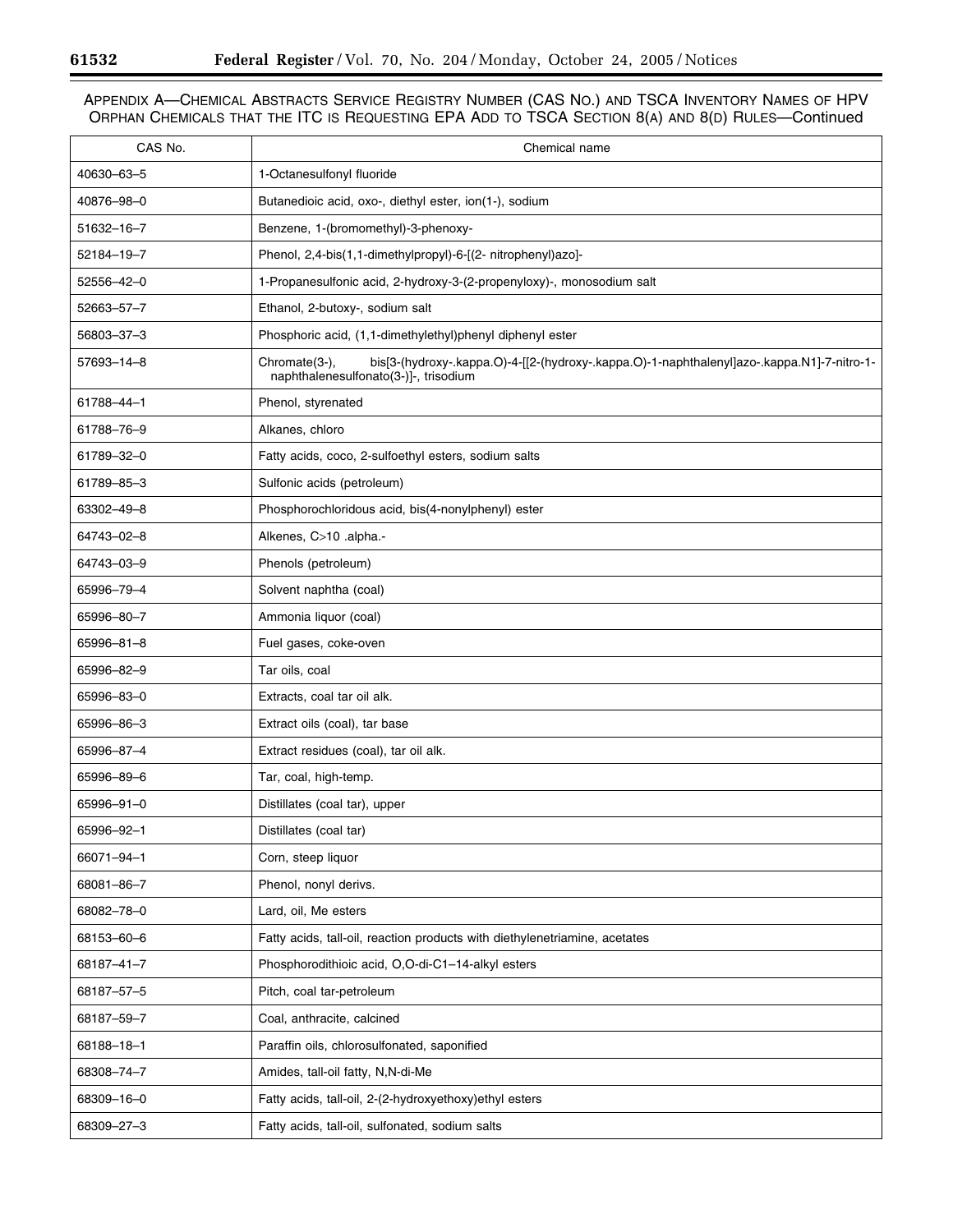| CAS No.    | Chemical name                                                                                            |
|------------|----------------------------------------------------------------------------------------------------------|
| 68334-01-0 | Disulfides, alkylaryl dialkyl diaryl, petroleum refinery spent caustic oxidn. products                   |
| 68441-66-7 | Decanoic acid, mixed esters with dipentaerythritol, octanoic acid and valeric acid                       |
| 68442-60-4 | Acetaldehyde, reaction products with formaldehyde, by-products from                                      |
| 68442–77–3 | 2-Butenediamide, (2E)-, N,N'-bis[2-(4,5-dihydro-2-nortall-oil alkyl-1H-imidazol-1-yl)ethyl] derivs.      |
| 68457-74-9 | Phenol, isobutylenated methylstyrenated                                                                  |
| 68476-80-2 | Fats and Glyceridic oils, vegetable, deodorizer distillates                                              |
| 68478-20-6 | Residues (petroleum), steam-cracked petroleum distillates cyclopentadiene conc., C4-cyclopentadiene-free |
| 68513-62-2 | Disulfides, C5-12-alkyl                                                                                  |
| 68514-41-0 | Ketones, C12-branched                                                                                    |
| 68515-89-9 | Barium, carbonate nonylphenol complexes                                                                  |
| 68527-22-0 | Naphtha (petroleum), clay-treated light straight-run                                                     |
| 68584-25-8 | Benzenesulfonic acid, C10-16-alkyl derivs., compounds with triethanolamine                               |
| 68602-81-3 | Distillates, hydrocarbon resin production higher boiling                                                 |
| 68603-84-9 | Carboxylic acids, C5-9                                                                                   |
| 68608-59-3 | Ethane, 1,2-dichloro-, manufacturer of, by-products from, distn. lights                                  |
| 68609-05-2 | Cyclohexane, oxidized, non-acidic by-products, distn. lights                                             |
| 68610-90-2 | 2-Butenedioic acid (2E)-, di-C8-18-alkyl esters                                                          |
| 68649-42-3 | Phosphorodithioic acid, O,O-di-C1-14-alkyl esters                                                        |
| 68650-36-2 | Aromatic hydrocarbons, C8, o-xylene-lean                                                                 |
| 68782-97-8 | Distillates (petroleum), hydrofined lubricating-oil                                                      |
| 68815-50-9 | Octadecanoic acid, reaction products with 2-[(2-aminoethyl)amino]ethanol                                 |
| 68909-77-3 | Ethanol, 2,2'-oxybis-, reaction products with ammonia, morpholine derivs. residues                       |
| 68915-05-9 | Fatty acids, tall-oil, low-boiling, reaction products with ammonia-ethanolamine reaction by-products     |
| 68915-39-9 | Cyclohexane, oxidized, aq. ext., sodium salt                                                             |
| 68918-16-1 | Tar, coal, dried and oxidized                                                                            |
| 68919-17-5 | Hydrocarbons, C12–20, catalytic alkylation by-products                                                   |
| 68937-29-1 | 1,6-Hexanediol, distn. residues                                                                          |
| 68937-69-9 | Carboxylic acids, C6-18 and C5-15-di-                                                                    |
| 68937-70-2 | Carboxylic acids, C6-18 and C8-15-di-                                                                    |
| 68937-72-4 | Carboxylic acids, di-, C4-11                                                                             |
| 68953-80-0 | Benzene, mixed with toluene, dealkylation product                                                        |
| 68955-37-3 | Acid chlorides, tallow, hydrogenated                                                                     |
| 68955-76-0 | Aromatic hydrocarbons, C9-16, biphenyl deriv.-rich                                                       |
| 68987-41-7 | Benzene, ethylenated                                                                                     |
| 68987-66-6 | Ethene, hydrated, by-products from                                                                       |
| 68988-22-7 | 1,4-Benzenedicarboxylic acid, dimethyl ester, manuf. of, by-products from                                |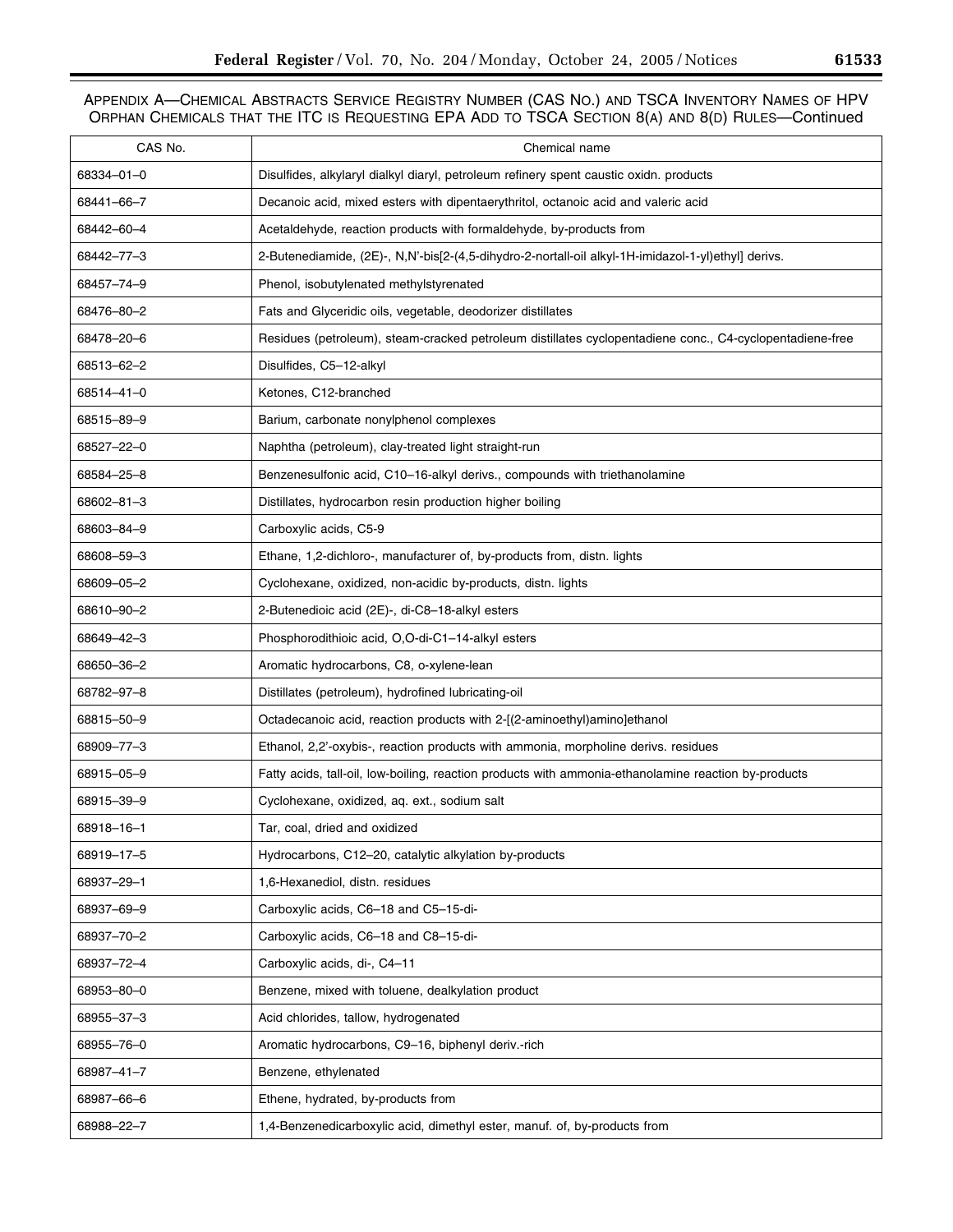# APPENDIX A—CHEMICAL ABSTRACTS SERVICE REGISTRY NUMBER (CAS NO.) AND TSCA INVENTORY NAMES OF HPV ORPHAN CHEMICALS THAT THE ITC IS REQUESTING EPA ADD TO TSCA SECTION 8(A) AND 8(D) RULES—Continued

| CAS No.          | Chemical name                                                                                                                          |
|------------------|----------------------------------------------------------------------------------------------------------------------------------------|
| 68990-61-4       | Tar, coal, high-temp., high-solids                                                                                                     |
| 68990-65-8       | Fats and Glyceridic oils, vegetable, reclaimed                                                                                         |
| 70084-98-9       | Terpenes and Terpenoids, C10-30, distn. residues                                                                                       |
| 70693-50-4       | Phenol, 2,4-bis(1-methyl-1-phenylethyl)-6-[(2- nitrophenyl)azo]-                                                                       |
| 70851-08-0       | N-[3-(dimethylamino)propyl],<br>sodium<br>3-chloro-2-<br>Amides.<br>alkylation<br>products<br>with<br>coco.<br>hydroxypropanesulfonate |
| 71077-05-9       | Ethanol, 2,2'-oxybis-, reaction products with ammonia, morpholine product tower residues                                               |
| 72162-15-3       | 1-Decene, sulfurized                                                                                                                   |
| 72162-28-8       | 2-Propanone, reaction products with phenol                                                                                             |
| 72854-27-4       | Tannins, reaction products with sodium bisulfite, sodium polysulfide and sodium sulfite                                                |
| 73665-18-6       | Extract residues (coal), tar oil alk., naphthalene distn. residues                                                                     |
| 83864-02-2       | Nickel, bis[(cyano-C)triphenylborato(1-)-N]bis(hexanedinitrile-N,N')-                                                                  |
| 84501-86-0       | Hexanedioic acid, esters with high-boiling C6-10-alkene hydroformylation products                                                      |
| 90640-80-5       | Anthracene oil                                                                                                                         |
| $90640 - 86 - 1$ | Distillates (coal tar), heavy oils                                                                                                     |
| 119345-02-7      | Benzene, 1,1'-oxybis-, tetrapropylene derivs.                                                                                          |
| 125997-20-8      | Phosphoric acid, mixed 3-bromo-2,2-dimethylpropyl and 2-bromoethyl and 2-chloroethyl esters                                            |

| CAS No.        | Chemical name                                                                                                                        |
|----------------|--------------------------------------------------------------------------------------------------------------------------------------|
| $62 - 33 - 9$  | Calciate(2-), [[N,N'-1,2-ethanediylbis[N-[(carboxy-.kappa.O)methyl]glycinato-.kappa.N,.kappa.O]](4-)]-,<br>diso-<br>dium, (OC-6-21)- |
| $65 - 45 - 2$  | Benzamide, 2-hydroxy-                                                                                                                |
| $75 - 88 - 7$  | Ethane, 2-chloro-1,1,1-trifluoro-                                                                                                    |
| $76 - 05 - 1$  | Acetic acid, trifluoro-                                                                                                              |
| $76 - 16 - 4$  | Ethane, hexafluoro-                                                                                                                  |
| $79 - 39 - 0$  | 2-Propenamide, 2-methyl-                                                                                                             |
| $88 - 41 - 5$  | Cyclohexanol, 2-(1,1-dimethylethyl)-, acetate                                                                                        |
| $89 - 00 - 9$  | 2,3-Pyridinedicarboxylic acid                                                                                                        |
| $94 - 71 - 3$  | Phenol, 2-ethoxy-                                                                                                                    |
| $95 - 16 - 9$  | Benzothiazole                                                                                                                        |
| $96 - 34 - 4$  | Acetic acid, chloro-, methyl ester                                                                                                   |
| $100 - 48 - 1$ | 4-Pyridinecarbonitrile                                                                                                               |
| $102 - 36 - 3$ | Benzene, 1,2-dichloro-4-isocyanato-                                                                                                  |
| $103 - 29 - 7$ | Benzene, 1,1'-(1,2-ethanediyl)bis-                                                                                                   |
| $106 - 94 - 5$ | Propane, 1-bromo-                                                                                                                    |
| $107 - 58 - 4$ | 2-Propenamide, N-(1,1-dimethylethyl)-                                                                                                |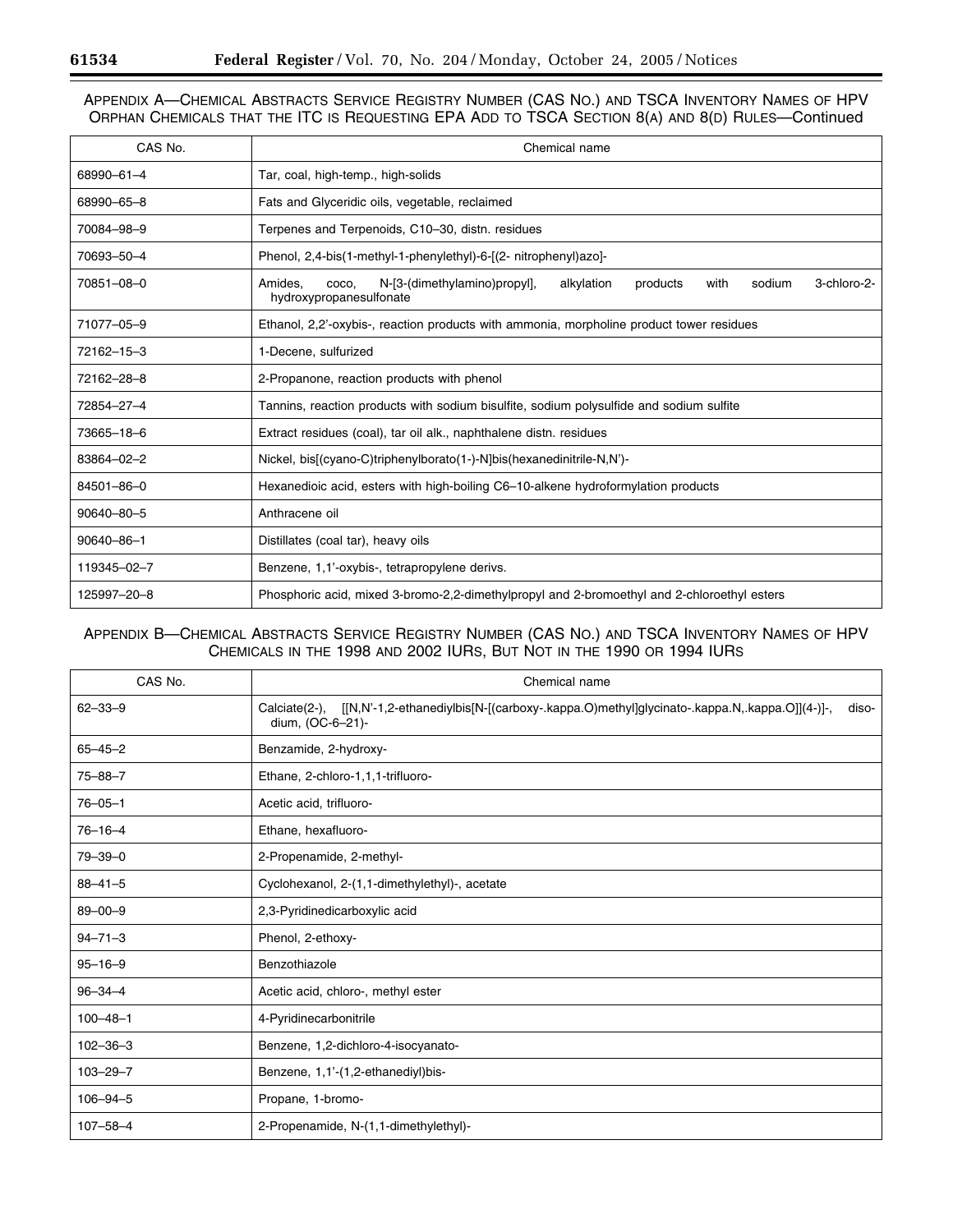| CAS No.        | Chemical name                                              |
|----------------|------------------------------------------------------------|
| $109 - 43 - 3$ | Decanedioic acid, dibutyl ester                            |
| $109 - 65 - 9$ | Butane, 1-bromo-                                           |
| $111 - 29 - 5$ | 1,5-Pentanediol                                            |
| $111 - 57 - 9$ | Octadecanamide, N-(2-hydroxyethyl)-                        |
| $112 - 61 - 8$ | Octadecanoic acid, methyl ester                            |
| $115 - 25 - 3$ | Cyclobutane, octafluoro-                                   |
| 118-96-7       | Benzene, 2-methyl-1,3,5-trinitro-                          |
| $119 - 07 - 3$ | 1,2-Benzenedicarboxylic acid, decyl octyl ester            |
| $119 - 53 - 9$ | Ethanone, 2-hydroxy-1,2-diphenyl-                          |
| $121 - 32 - 4$ | Benzaldehyde, 3-ethoxy-4-hydroxy-                          |
| $121 - 43 - 7$ | Boric acid (H3BO3), trimethyl ester                        |
| $123 - 00 - 2$ | 4-Morpholinepropanamine                                    |
| $135 - 57 - 9$ | Benzamide, N,N'-(dithiodi-2,1-phenylene)bis-               |
| $136 - 99 - 2$ | 1H-Imidazole-1-ethanol, 4,5-dihydro-2-undecyl-             |
| $138 - 86 - 3$ | Cyclohexene, 1-methyl-4-(1-methylethenyl)-                 |
| $139 - 07 - 1$ | Benzenemethanaminium, N-dodecyl-N,N-dimethyl-, chloride    |
| $139 - 08 - 2$ | Benzenemethanaminium, N,N-dimethyl-N-tetradecyl-, chloride |
| $140 - 07 - 8$ | Ethanol, 2,2',2",2"'-(1,2-ethanediyldinitrilo)tetrakis-    |
| $141 - 01 - 5$ | 2-Butenedioic acid (2E)-, iron(2+) salt (1:1)              |
| $142 - 87 - 0$ | Sulfuric acid, monodecyl ester, sodium salt                |
| $335 - 42 - 2$ | Butanoyl fluoride, heptafluoro-                            |
| $354 - 33 - 6$ | Ethane, pentafluoro-                                       |
| $420 - 46 - 2$ | Ethane, 1,1,1-trifluoro-                                   |
| $431 - 89 - 0$ | Propane, 1,1,1,2,3,3,3-heptafluoro-                        |
| 497-39-2       | Phenol, 2,4-bis(1,1-dimethylethyl)-5-methyl-               |
| $504 - 63 - 2$ | 1,3-Propanediol                                            |
| $565 - 62 - 8$ | 3-Penten-2-one, 3-methyl-                                  |
| 584-08-7       | Carbonic acid, dipotassium salt                            |
| $597 - 09 - 1$ | 1,3-Propanediol, 2-ethyl-2-nitro-                          |
| 598-55-0       | Carbamic acid, methyl ester                                |
| $611 - 20 - 1$ | Benzonitrile, 2-hydroxy-                                   |
| $612 - 00 - 0$ | Benzene, 1,1'-ethylidenebis-                               |
| $624 - 54 - 4$ | Propanoic acid, pentyl ester                               |
| $628 - 87 - 5$ | Acetonitrile, 2,2'-iminobis-                               |
| $677 - 21 - 4$ | 1-Propene, 3,3,3-trifluoro-                                |
| 826-36-8       | 4-Piperidinone, 2,2,6,6-tetramethyl-                       |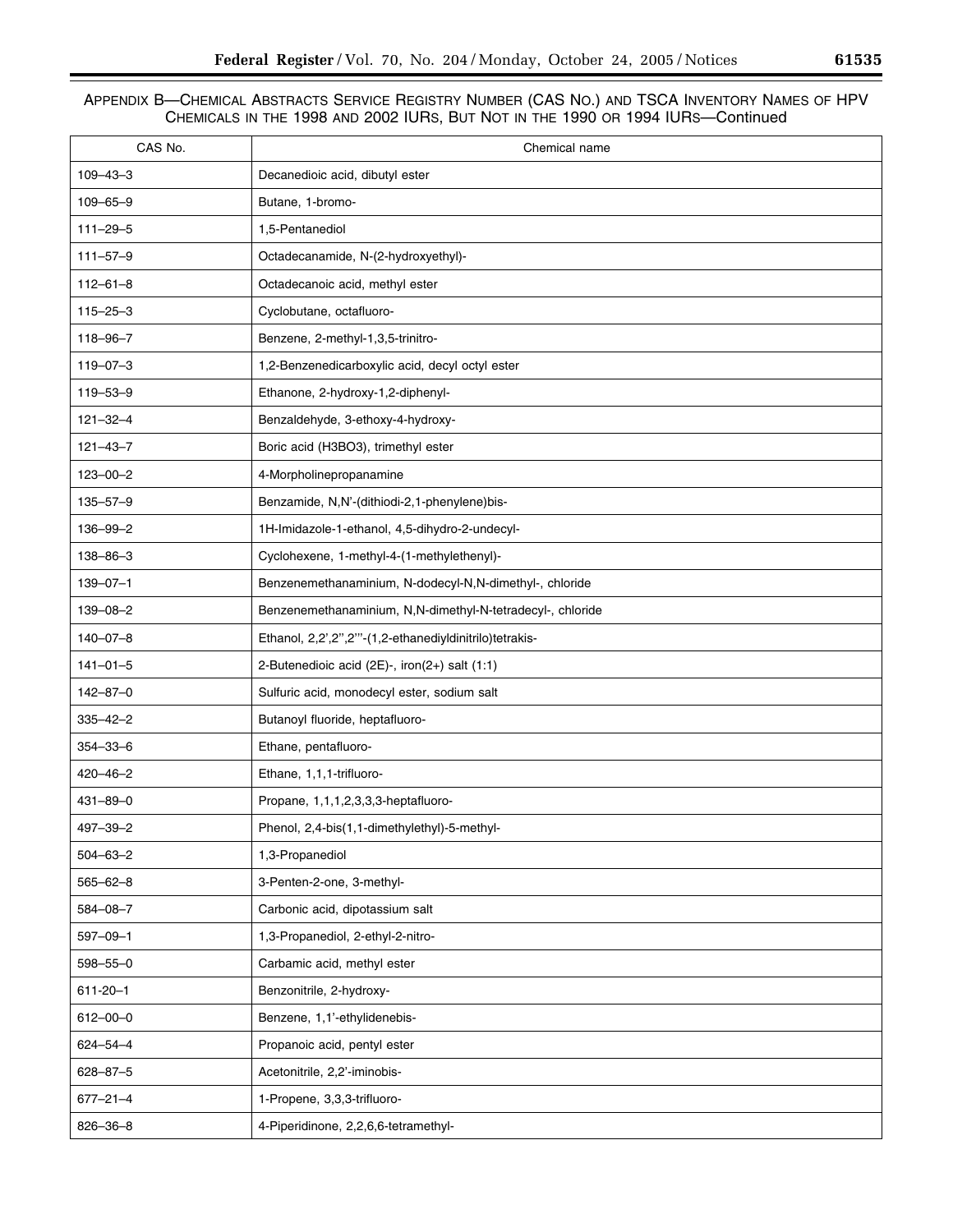$\equiv$ 

۰

| CAS No.         | Chemical name                                                                                                                                 |
|-----------------|-----------------------------------------------------------------------------------------------------------------------------------------------|
| $837 - 08 - 1$  | Phenol, 2-[1-(4-hydroxyphenyl)-1-methylethyl]-                                                                                                |
| $865 - 47 - 4$  | 2-Propanol, 2-methyl-, potassium salt                                                                                                         |
| $941 - 69 - 5$  | 1H-Pyrrole-2,5-dione, 1-phenyl-                                                                                                               |
| $980 - 26 - 7$  | Quino[2,3-b]acridine-7,14-dione, 5,12-dihydro-2,9-dimethyl-                                                                                   |
| $1071 - 22 - 3$ | Propanenitrile, 3-(trichlorosilyl)-                                                                                                           |
| 1076-97-7       | 1,4-Cyclohexanedicarboxylic acid                                                                                                              |
| 1112-39-6       | Silane, dimethoxydimethyl-                                                                                                                    |
| $1305 - 62 - 0$ | Calcium hydroxide (Ca(OH)2)                                                                                                                   |
| 1313-82-2       | Sodium sulfide (Na2S)                                                                                                                         |
| 1317-36-8       | Lead oxide (PbO)                                                                                                                              |
| 1333-82-0       | Chromium oxide (CrO3)                                                                                                                         |
| 1719-58-0       | Silane, chloroethenyldimethyl-                                                                                                                |
| 1737-93-5       | Pyridine, 3,5-dichloro-2,4,6-trifluoro-                                                                                                       |
| 1772-25-4       | 1,3,6-Hexanetricarbonitrile                                                                                                                   |
| 1879-09-0       | Phenol, 2-(1,1-dimethylethyl)-4,6-dimethyl-                                                                                                   |
| 2043-53-0       | Decane, 1,1,1,2,2,3,3,4,4,5,5,6,6,7,7,8,8-heptadecafluoro-10-iodo-                                                                            |
| 2235-00-9       | 2H-Azepin-2-one, 1-ethenylhexahydro-                                                                                                          |
| $2374 - 14 - 3$ | Cyclotrisiloxane, 2,4,6-trimethyl-2,4,6-tris(3,3,3-trifluoropropyl)-                                                                          |
| 2495-39-8       | 2-Propene-1-sulfonic acid, sodium salt                                                                                                        |
| 2687-94-7       | 2-Pyrrolidinone, 1-octyl-                                                                                                                     |
| 2929-95-5       | Zinc, bis[O,O-bis(1-methylethyl) phosphorodithioato-.kappa.S,.kappa.S']-, (T-4)-                                                              |
| 2996-92-1       | Silane, trimethoxyphenyl-                                                                                                                     |
| $3006 - 86 - 8$ | Peroxide, cyclohexylidenebis[(1,1-dimethylethyl)                                                                                              |
| $3332 - 27 - 2$ | 1-Tetradecanamine, N,N-dimethyl-, N-oxide                                                                                                     |
| $4067 - 16 - 7$ | 3,6,9,12-Tetraazatetradecane-1,14-diamine                                                                                                     |
| 4193-55-9       | Benzenesulfonic acid, 2,2'-(1,2-ethenediyl)bis[5-[[4-[bis(2-hydroxyethyl)amino]-6-(phenylamino)-1,3,5-triazin-2-<br>yl]amino]-, disodium salt |
| 4292-10-8       | 1-Propanaminium, N-(carboxymethyl)-N,N-dimethyl-3-[(1-oxododecyl)amino]-, inner salt                                                          |
| $4342 - 61 - 4$ | Disilane, 1,2-dichloro-1,1,2,2-tetramethyl-                                                                                                   |
| $5205 - 93 - 6$ | 2-Propenamide, N-[3-(dimethylamino)propyl]-2-methyl-                                                                                          |
| $5333 - 42 - 6$ | 1-Dodecanol, 2-octyl-                                                                                                                         |
| 5593-70-4       | 1-Butanol, titanium(4+) salt                                                                                                                  |
| 5888-33-5       | 2-Propenoic acid, (1R,2R,4R)-1,7,7-trimethylbicyclo[2.2.1]hept-2-ylester, rel-                                                                |
| $6144 - 04 - 3$ | Benzene, (1-methylethenyl)-, dimer                                                                                                            |
| 6358-30-1       | Diindolo[3,2-b:3',2'-m]triphenodioxazine, 8,18-dichloro-5,15-diethyl-5,15-dihydro-                                                            |
| 6425-39-4       | Morpholine, 4,4'-(oxydi-2,1-ethanediyl)bis-                                                                                                   |
| 6528-34-3       | Butanamide, 2-[(4-methoxy-2-nitrophenyl)azo]-N-(2-methoxyphenyl)-3-oxo-                                                                       |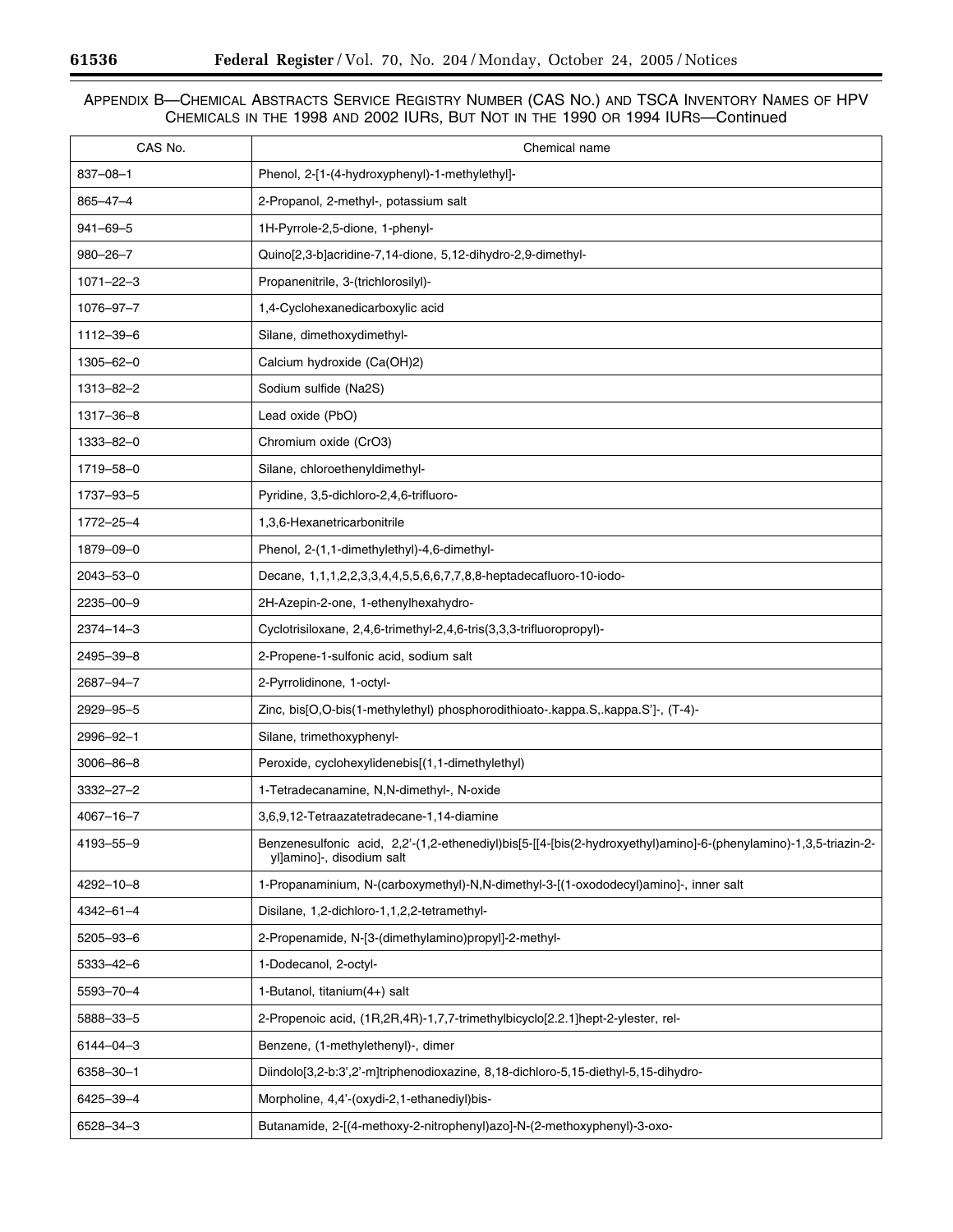| CAS No.          | Chemical name                                                                              |
|------------------|--------------------------------------------------------------------------------------------|
| 7299-99-2        | Hexanoic acid, 2-ethyl-, 2,2-bis[[(2-ethyl-1-oxohexyl)oxy]methyl]-1,3-propanediyl ester    |
| 7378-99-6        | 1-Octanamine, N,N-dimethyl-                                                                |
| 7585-20-8        | Acetic acid, zirconium salt                                                                |
| 7758-29-4        | Triphosphoric acid, pentasodium salt                                                       |
| 7775-11-3        | Chromic acid (H2CrO4), disodium salt                                                       |
| 7785-70-8        | Bicyclo[3.1.1]hept-2-ene, 2,6,6-trimethyl-, (1R,5R)-                                       |
| 8008-56-8        | Oils, lemon                                                                                |
| 8012-95-1        | Paraffin oils                                                                              |
| 8016-20-4        | Oils, grapefruit                                                                           |
| 10043-52-4       | Calcium chloride (CaCl2)                                                                   |
| 10049-04-4       | Chlorine oxide (CIO2)                                                                      |
| 10124-37-5       | Nitric acid, calcium salt                                                                  |
| 10192-32-2       | 1-Tetracosene                                                                              |
| 10213-78-2       | Ethanol, 2,2'-(octadecylimino)bis-                                                         |
| 10254-57-6       | Carbamodithioic acid, dibutyl-, methylene ester                                            |
| 12645-50-0       | Iron nickel zinc oxide                                                                     |
| 15647-08-2       | Phosphorous acid, 2-ethylhexyl diphenyl ester                                              |
| 16424-35-4       | Cyclopentanone, 2-pentylidene-                                                             |
| 17462-58-7       | Carbonochloridic acid, 1-methylpropyl ester                                                |
| 18172-67-3       | Bicyclo[3.1.1]heptane, 6,6-dimethyl-2-methylene-, (1S,5S)-                                 |
| 21850-44-2       | Benzene, 1,1'-(1-methylethylidene)bis[3,5-dibromo-4-(2,3-dibromopropoxy)-                  |
| 22047-49-0       | Octadecanoic acid, 2-ethylhexyl ester                                                      |
| 22890-11-5       | Decanamide, N-[3-(dimethylamino)propyl]-                                                   |
| 23778-52-1       | 2,5,8,11,14-Pentaoxahexadecan-16-ol                                                        |
| 25103-52-0       | Isooctanoic acid                                                                           |
| 25168-21-2       | 2-Butenoic acid, 4,4'-[(dibutylstannylene)bis(oxy)]bis[4-oxo-, diisooctyl ester, (2Z,2'Z)- |
| 25446-78-0       | Ethanol, 2-[2-[2-(tridecyloxy)ethoxy]ethoxy]-, hydrogen sulfate, sodium salt               |
| 26142-30-3       | Poly[oxy(methyl-1,2-ethanediyl)], .alpha.-(oxiranylmethyl)-.omega.-(oxiranylmethoxy)-      |
| 26628-22-8       | Sodium azide (Na(N3))                                                                      |
| 27460-02-2       | Phosphoric acid, dodecyl diphenyl ester                                                    |
| 28510-23-8       | Hexanoic acid, 2-ethyl-, 2,2-dimethyl-1,3-propanediyl ester                                |
| 28768-32-3       | Oxiranemethanamine, N,N'-(methylenedi-4,1-phenylene)bis[N-(oxiranylmethyl)-                |
| 29911-27-1       | 2-Propanol, 1-(1-methyl-2-propoxyethoxy)-                                                  |
| 30525-89-4       | Paraformaldehyde                                                                           |
| $35541 - 81 - 2$ | 1,4-Cyclohexanedimethanol, dibenzoate                                                      |
| 37717-68-3       | Methanesulfonamide, N-[2-[ethyl(3-methylphenyl)amino]ethyl]-                               |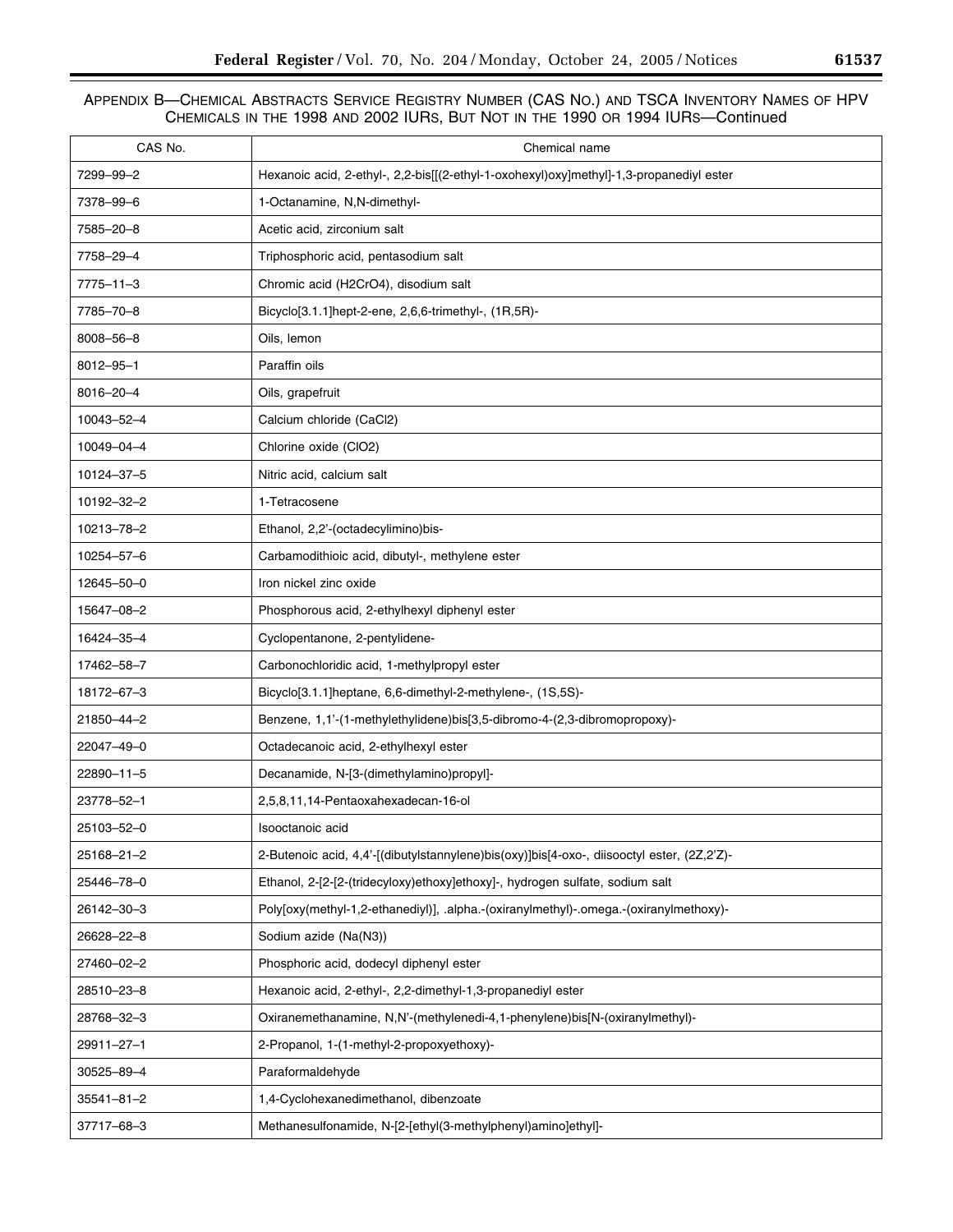$\equiv$ 

۰

| CAS No.          | Chemical name                                                                                                                                     |
|------------------|---------------------------------------------------------------------------------------------------------------------------------------------------|
| 38900-29-7       | Nonanedioic acid, dilithium salt                                                                                                                  |
| 38916-42-6       | Aspartic acid, N-(3-carboxy-1-oxo-3-sulfopropyl)-N-octadecyl-, tetrasodium salt                                                                   |
| 39278-27-8       | Lignosulfonic acid, barium salt                                                                                                                   |
| 39421-75-5       | Guar gum, 2-hydroxypropyl ether                                                                                                                   |
| 40039-93-8       | Phenol, 4,4'-(1-methylethylidene)bis[2,6-dibromo-, polymer with (chloromethyl)oxirane                                                             |
| 41556-26-7       | Decanedioic acid, bis(1,2,2,6,6-pentamethyl-4-piperidinyl) ester                                                                                  |
| 48145-04-6       | 2-Propenoic acid, 2-phenoxyethyl ester                                                                                                            |
| 50594-66-6       | Benzoic acid, 5-[2-chloro-4-(trifluoromethyl)phenoxy]-2-nitro-                                                                                    |
| 54464-57-2       | Ethanone, 1-(1,2,3,4,5,6,7,8-octahydro-2,3,8,8-tetramethyl-2-naphthalenyl)-                                                                       |
| 56046-62-9       | Methanesulfonamide, N-[2-[ethyl(3-methyl-4-nitrosophenyl)amino]ethyl]-                                                                            |
| 57499-57-7       | Ethanone, 1-[1,6-dimethyl-4-(4-methyl-3-pentenyl)-3-cyclohexen-1-yl]-                                                                             |
| 58965-66-5       | Benzene, 1,2,4,5-tetrabromo-3,6-bis(pentabromophenoxy)-                                                                                           |
| 60506-81-2       | 2-Propenoic acid, 2-[[3-hydroxy-2,2-bis[[(1-oxo-2-propenyl)oxy]methyl]propoxy]methyl]-2-[[(1-oxo-2-propenyl)<br>oxy]methyl]-1,3-propanediyl ester |
| 61788-93-0       | Amines, coco alkyldimethyl                                                                                                                        |
| 61791-38-6       | 1H-Imidazole-1-ethanol, 4,5-dihydro-, 2-norcoco alkyl derivs.                                                                                     |
| 64742–76–3       | Naphthenic oils (petroleum), complex dewaxed light                                                                                                |
| 64742–99–0       | Residual oils (petroleum), oxidized                                                                                                               |
| 64754-94-5       | Fatty acids, tall-oil, compds. with polyethylenepolyamine-tall-oil fatty acid reaction products                                                   |
| 67700-81-6       | Linseed oil, polymer with isophthalic acid and trimethylolpropane                                                                                 |
| 67762-63-4       | Fatty acids, tall-oil, Bu esters                                                                                                                  |
| 67774–69–0       | Urea, N,N"-(methylenedi-4,1-phenylene)bis-, N',N"'-ditallow alkyl derivs.                                                                         |
| 67784-80-9       | Soybean oil, Me ester                                                                                                                             |
| 67989-61-1       | Linseed oil, polymer with isophthalic acid and pentaerythritol                                                                                    |
| 68037-30-9       | 2-Butenedioic acid (2E)-, reaction products with linoleic acid                                                                                    |
| 68052-23-3       | 1,3-Pentanediol, 2,2,4-trimethyl-, dibenzoate                                                                                                     |
| 68082-79-1       | Lard, oil, polymd., oxidized                                                                                                                      |
| 68130-15-4       | Guar gum, carboxymethyl 2-hydroxypropyl ether, sodium salt                                                                                        |
| 68130-50-7       | 1,2,4-Benzenetricarboxylic acid, mixed decyl and hexyl and octyl esters                                                                           |
| 68140-11-4       | 1H-Imidazole-1-ethanamine, 4,5-dihydro-, 2-nortall-oil alkyl derivs., acetates                                                                    |
| $68153 - 81 - 1$ | Grease                                                                                                                                            |
| 68154-05-2       | Asphalt, sapon. products with tall oil, sodium salts                                                                                              |
| 68188-26-1       | Amines, tallow alkyl, reaction products with asphalt, hydrochlorides                                                                              |
| 68308-02-1       | Tail gas (petroleum), distn., hydrogen sulfide-free                                                                                               |
| 68308-09-8       | Tail gas (petroleum), light straight-run naphtha stabilizer, hydrogen sulfide-free                                                                |
| 68309-30-8       | Fatty acids, tallow, hydrogenated, sodium salts                                                                                                   |
| 68424-26-0       | Fatty acids, C16-18 and C18-unsatd., sodium salts                                                                                                 |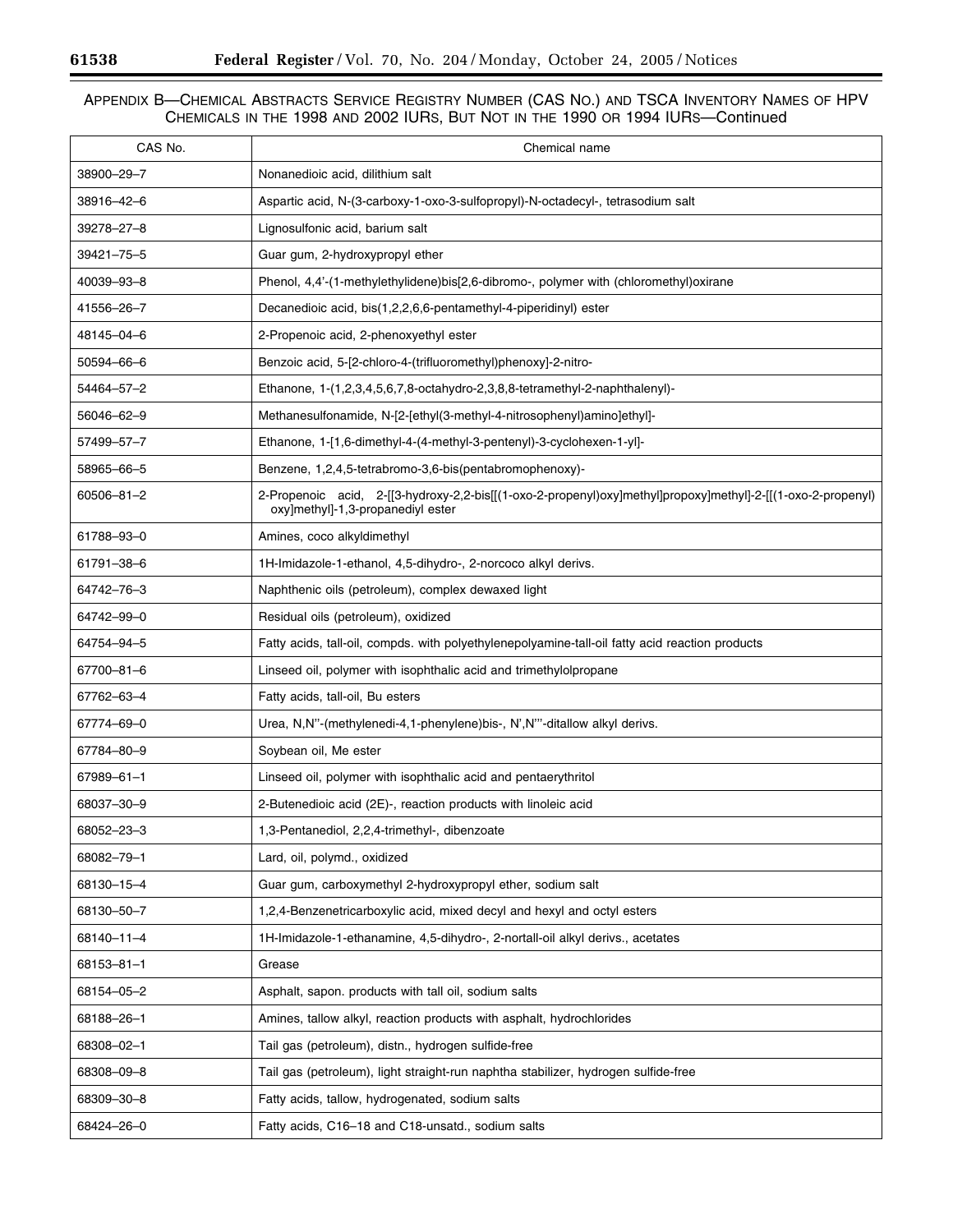| CAS No.    | Chemical name                                                                                                                    |
|------------|----------------------------------------------------------------------------------------------------------------------------------|
| 68424-40-8 | Fatty acids, C18-unsatd., dimers, bis(2-ethylhexyl) esters                                                                       |
| 68424-75-9 | Sulfonic acids, lard-oil, polymd., oxidized, sodium salts                                                                        |
| 68425-15-0 | Polysulfides, di-tert-dodecyl                                                                                                    |
| 68441–44–1 | Boric acid, reaction products with ethylene glycol and polyethyleneglycol mono-Me ether                                          |
| 68441-94-1 | Heptanoic acid, mixed esters with pentaerythritol and valeric acid                                                               |
| 68442-09-1 | Naphthalenesulfonic acid, sodium salt, isopropylated                                                                             |
| 68442-22-8 | Phosphorodithioic acid, mixed O,O-bis(2-ethylhexyl and iso-Bu) esters, zinc salts                                                |
| 68475-70-7 | Aromatic hydrocarbons, C6-8, naphtha-raffinate pyrolyzate-derived                                                                |
| 68477-40-7 | Distillates (petroleum), cracked stripped steam-cracked petroleum distillates, C10-12 fraction                                   |
| 68515-73-1 | D-Glucopyranose, oligomeric, decyl octyl glycosides                                                                              |
| 68527-29-7 | Tall oil, disproportionated, potassium salt                                                                                      |
| 68568-82-1 | 2,2'-[[[(2-hydroxy-5-octylphenyl)methyl]imino]bis(2,1-ethanediyliminomethylene)]bis[4-octyl-,<br>Phenol,<br>calcium<br>salt      |
| 68584-26-9 | Benzenesulfonic acid, C10-16-alkyl derivs., magnesium salts                                                                      |
| 68603-03-2 | Distillates (petroleum), thermal cracked naphtha and gas oil, extractive                                                         |
| 68603-04-3 | Gas oils (petroleum), heavy vacuum, sulfonated                                                                                   |
| 68603-21-4 | Alcohols, C10-16, ethers with polyethylene glycol monobenzyl ether                                                               |
| 68608-66-2 | Acetic acid, chloro-, sodium salt, reaction products with 4,5-dihydro-2-undecyl-1H-imidazole-1-ethanol and so-<br>dium hydroxide |
| 68647-61-0 | Hydrocarbons, C4-5, tert-amylene concentrator by-product                                                                         |
| 68814-88-0 | Distillates (petroleum), heavy naphthenic, sulfurized                                                                            |
| 68815-21-4 | Tar acids, cresylic, sodium salts, caustic solns.                                                                                |
| 68890-70-0 | Sulfuric acid, mono-C12-15-alkyl esters, sodium salts                                                                            |
| 68909-20-6 | Silanamine, 1,1,1-trimethyl-N-(trimethylsilyl)-, hydrolysis products with silica                                                 |
| 68909-92-2 | Phosphorodithioic acid, mixed O,O-bis(2-ethylhexyl and iso-Pr) esters                                                            |
| 68909-93-3 | Phosphorodithioic acid, mixed O,O-bis(2-ethylhexyl and iso-Pr) esters, zinc salts                                                |
| 68918-39-8 | Soaps, stocks, C8–18 and C18-unsatd. alkyl, acidulated                                                                           |
| 68919-00-6 | Gases (petroleum), dehexanizer off                                                                                               |
| 68919-76-6 | Fatty acids, tall-oil, reaction products with 2-[(2-aminoethyl)amino]ethanol                                                     |
| 68920-07-0 | Hydrocarbons, C<10-linear                                                                                                        |
| 68938-96-5 | Benzene, phenoxytetrapropylene-                                                                                                  |
| 68956-55-8 | Hydrocarbons, C5-unsatd.                                                                                                         |
| 68988-45-4 | Phosphorodithioic acid, mixed O,O-bis(2-ethylhexyl and iso-Bu and pentyl) esters, zinc salts                                     |
| 69012-26-6 | Slags, brass-manufg.                                                                                                             |
| 70225-05-7 | 1,2,4-Benzenetricarboxylic acid, mixed branched tridecyl and isodecyl esters                                                     |
| 70693-30-0 | 1,2-Benzenedicarboxylic acid, mixed decyl and lauryl and octyl diesters                                                          |
| 71808-39-4 | Fatty acids, C16-18 and C18-unsatd., dimerized                                                                                   |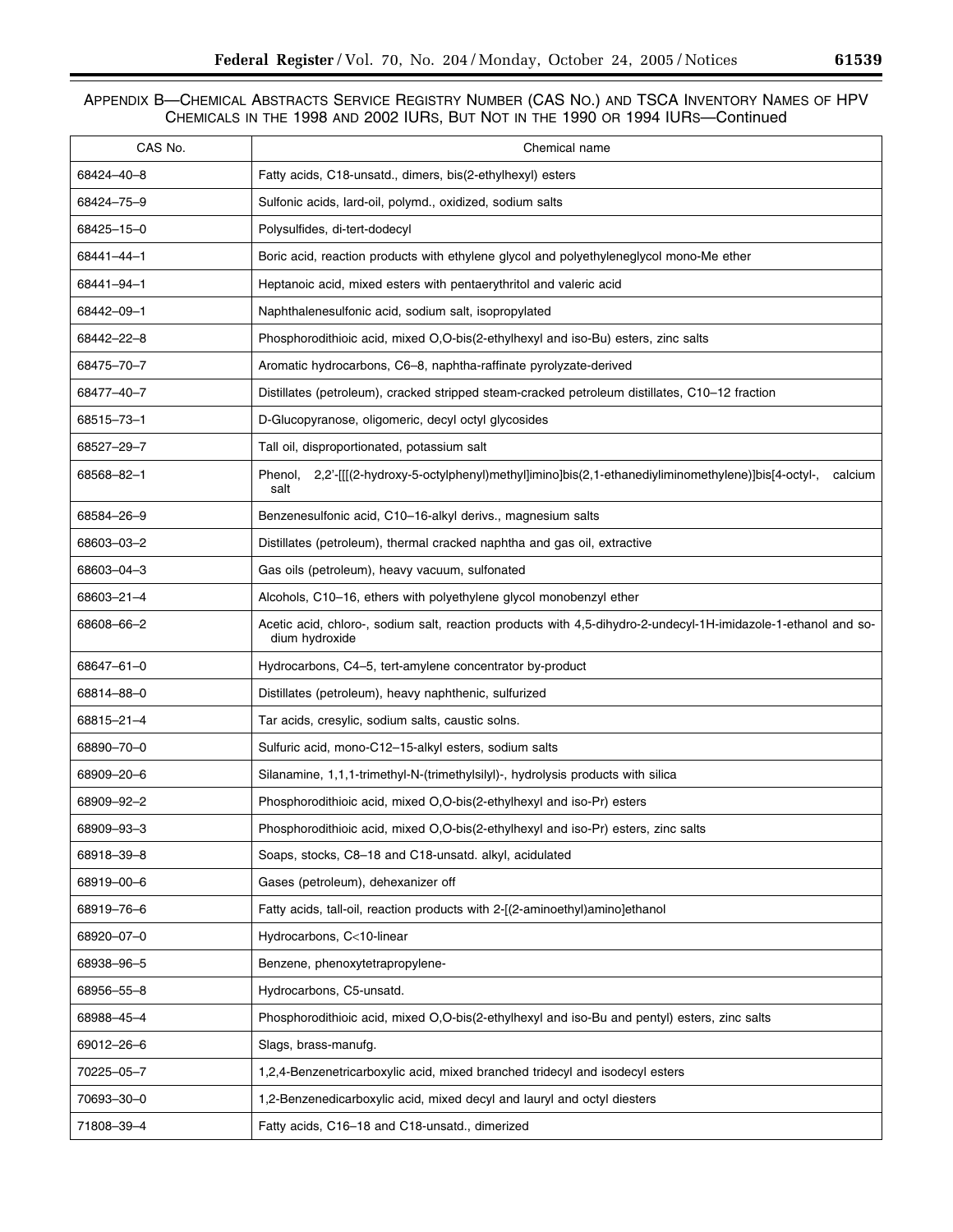$\equiv$ 

۰

| CAS No.          | Chemical name                                                                                                                                      |
|------------------|----------------------------------------------------------------------------------------------------------------------------------------------------|
| 72318-87-7       | Phenol, [[[3-(dimethylamino)propyl]amino]methyl]-, isobutylenated                                                                                  |
| 72749-59-8       | Quaternary ammonium compounds, tri-C6-12-alkylmethyl, chlorides                                                                                    |
| 73170-89-5       | 13-Docosenenitrile, (13Z)-                                                                                                                         |
| 73692-68-9       | Hexadecanoic acid, compd. with N,N-dimethyl-1-octadecanamine (1:1)                                                                                 |
| 80443-63-6       | Oxirane, 2-[2-(4-chlorophenyl)ethyl]-2-(1,1-dimethylethyl)-                                                                                        |
| 83682-78-4       | 1-Propanaminium, 3,3',3"-[phosphinylidynetris(oxy)]tris[N-(3-aminopropyl)-2-hydroxy-N,N-dimethyl-, N,N',N"-tri-<br>C6-18 acyl derivs. trichlorides |
| 84268-33-7       | Benzenepropanoic acid, 3-(2H-benzotriazol-2-yl)-5-(1,1-dimethylethyl)-4-hydroxy-, methyl ester                                                     |
| 84605-23-2       | Formaldehyde, reaction products with (1-methylhexyl)phenol, calciumsalts                                                                           |
| 84632-65-5       | Pyrrolo[3,4-c]pyrrole-1,4-dione, 3,6-bis(4-chlorophenyl)-2,5-dihydro-                                                                              |
| 84962-08-3       | Phenol, dinonyl-, branched                                                                                                                         |
| 90194-45-9       | Benzenesulfonic acid, mono-C10-13-alkyl derivs., sodium salts                                                                                      |
| 91125-43-8       | Nonanoic acid, sulfophenyl ester, sodium salt                                                                                                      |
| 92045-58-4       | Naphtha (petroleum), isomerization, C6-fraction                                                                                                    |
| 93762-80-2       | Alkenes, C15-18                                                                                                                                    |
| 93924-10-8       | Alkenes, C20-24 .alpha.-                                                                                                                           |
| $93924 - 11 - 9$ | Alkenes, C24-28 .alpha.-                                                                                                                           |
| $95251 - 52 - 8$ | Benzoic acid, 3-[2-chloro-4-(trifluoromethyl)phenoxy]-, sodium salt                                                                                |
| 96152-48-6       | Phosphorous acid, (1-methylethylidene)di-4,1-phenylene tetra-C12-15-alkyl esters                                                                   |
| 101316-73-8      | Lubricating oils (petroleum), used, noncatalytically refined                                                                                       |
| 101646-62-2      | Benzene, (1-methylpropyl)(1-phenylethyl)-                                                                                                          |
| 101646-63-3      | Benzene, (1-methylpropyl)(phenylmethyl)-                                                                                                           |
| 110615-47-9      | D-Glucopyranose, oligomeric, C10-16-alkyl glycosides                                                                                               |
| 111163-74-7      | Distillates (petroleum), catalytic reformer fractionator residue, low-boiling, sulfonated, sodium salts                                            |
| 119345-01-6      | Phosphorous trichloride, reaction products with 1,1'-biphenyl and 2,4-bis(1,1-dimethylethyl)phenol                                                 |
| 120525-96-4      | Octadecanoic acid, C11-14-isoalkyl esters, C13-rich                                                                                                |
| 125643-61-0      | Benzenepropanoic acid, 3,5-bis(1,1-dimethylethyl)-4-hydroxy-, C7-9-branched alkyl esters                                                           |
| 131459-42-2      | Alkenes, C24-54-branched and linear .alpha.-                                                                                                       |
| 134440-55-4      | Benzenepropanoic acid, 3-(1,1-dimethylethyl)-4-hydroxy-5-[(2-nitrophenyl)azo]-, methyl ester                                                       |
| 142828-65-7      | Benzene, (1-methylpropyl)(2-phenylethyl)-                                                                                                          |
| 145804-94-0      | Benzenepropanoic acid, 3,5-bis(1,1-dimethylethyl)-4-hydroxy-, methyl ester, reaction products with sodium hy-<br>drogen sulfate                    |
| 149458-07-1      | Fatty acids, C12-18, Me esters, sulfonated, sodium salts                                                                                           |
| 150135-58-3      | 1,4-Benzenedicarboxylic acid, reaction products with 1,4-cyclohexanedimethanol, diethylene glycol, di-Me<br>terephthalate and ethylene glycol      |
| 157905-74-3      | Ethanaminium, 2-hydroxy-N,N-bis(2-hydroxyethyl)-N-methyl-, esters with C16-18 and C18-unsatd. fatty acids,<br>Me sulfates (salts)                  |
| 162030-42-4      | 1,4-Benzenedicarboxylic acid, di-C11-14-isoalkyl esters, C13-rich                                                                                  |